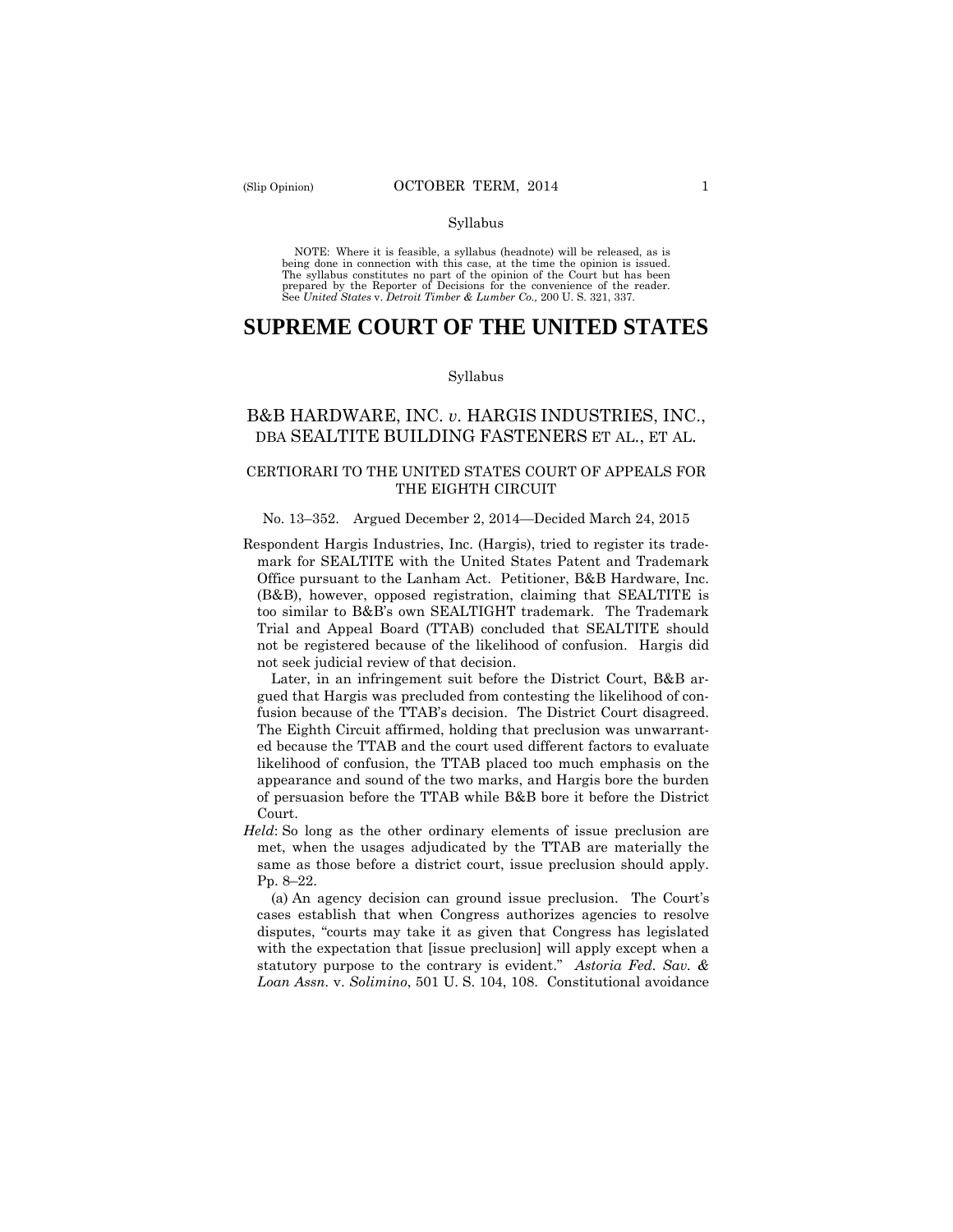#### Syllabus

does not compel a different conclusion. Pp. 8–12.

(b) Neither the Lanham Act's text nor its structure rebuts the "presumption" in favor of giving preclusive effect to TTAB decisions where the ordinary elements of issue preclusion are met. *Astoria*, 501 U. S., at 108. This case is unlike *Astoria.* There, where exhausting the administrative process was a prerequisite to suit in court, giving preclusive effect to the agency's determination in that very administrative process could have rendered the judicial suit "strictly *pro forma*." *Id.,* at 111. By contrast, registration involves a separate proceeding to decide separate rights. Pp. 12–14.

 that none will. Pp. 15–22. (c) There is no categorical reason why registration decisions can never meet the ordinary elements of issue preclusion. That many registrations will not satisfy those ordinary elements does not mean

(1) Contrary to the Eighth Circuit's conclusion, the same likelihood-of-confusion standard applies to both registration and infringement. The factors that the TTAB and the Eighth Circuit use to assess likelihood of confusion are not fundamentally different, and, more important, the operative language of each statute is essentially the same.

Hargis claims that the standards are different, noting that the registration provision asks whether the marks "resemble" each other, 15 U. S. C. §1052(d), while the infringement provision is directed towards the "use in commerce" of the marks, §1114(1). That the TTAB and a district court do not always consider the *same usages*, however, does not mean that the TTAB applies a *different standard* to the usages it does consider. If a mark owner uses its mark in materially the same ways as the usages included in its registration application, then the TTAB is deciding the same likelihood-of-confusion issue as a district court in infringement litigation. For a similar reason, the Eighth Circuit erred in holding that issue preclusion could not apply because the TTAB relied too heavily on "appearance and sound." Pp. 15–19.

(2) The fact that the TTAB and district courts use different procedures suggests only that sometimes issue preclusion might be inappropriate, not that it always is. Here, there is no categorical "reason to doubt the quality, extensiveness, or fairness," *Montana v. United States,* 440 U. S. 147, 164, n. 11, of the agency's procedures. In large part they are exactly the same as in federal court. Also contrary to the Eighth Circuit's conclusion, B&B, the party opposing registration, not Hargis, bore the burden of persuasion before the TTAB, just as it did in the infringement suit. Pp. 19–21.

(3) Hargis is also wrong that the stakes for registration are always too low for issue preclusion in later infringement litigation.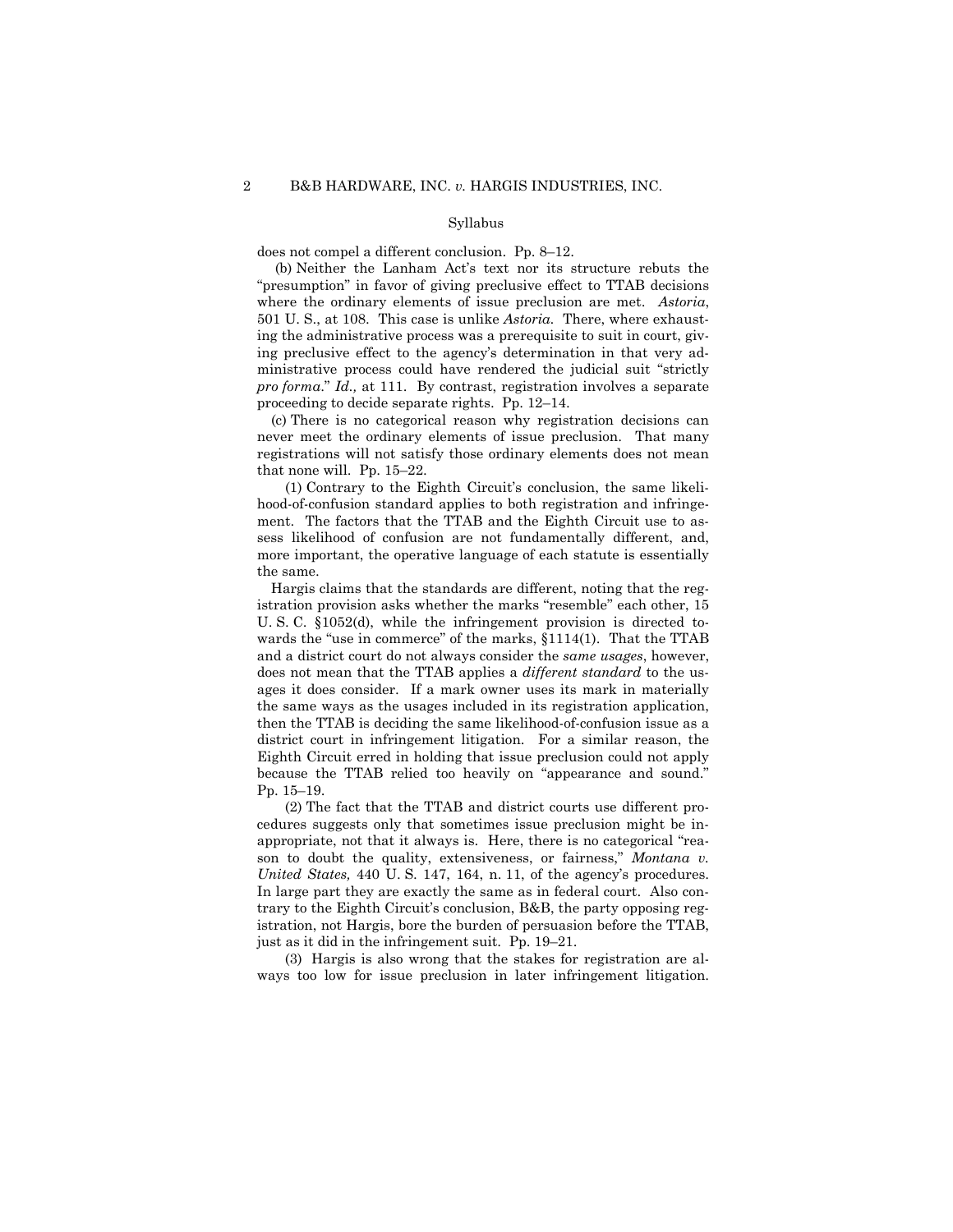## Syllabus

When registration is opposed, there is good reason to think that both sides will take the matter seriously. Congress' creation of an elaborate registration scheme, with many important rights attached and backed up by plenary review, confirms that registration decisions can be weighty enough to ground issue preclusion. Pp. 21–22.

716 F. 3d 1020, reversed and remanded.

 ALITO, J., delivered the opinion of the Court, in which ROBERTS, C. J., and KENNEDY, GINSBURG, BREYER, SOTOMAYOR, and KAGAN, JJ., joined. GINSBURG, J., filed a concurring opinion. THOMAS, J., filed a dissenting opinion, in which SCALIA, J., joined.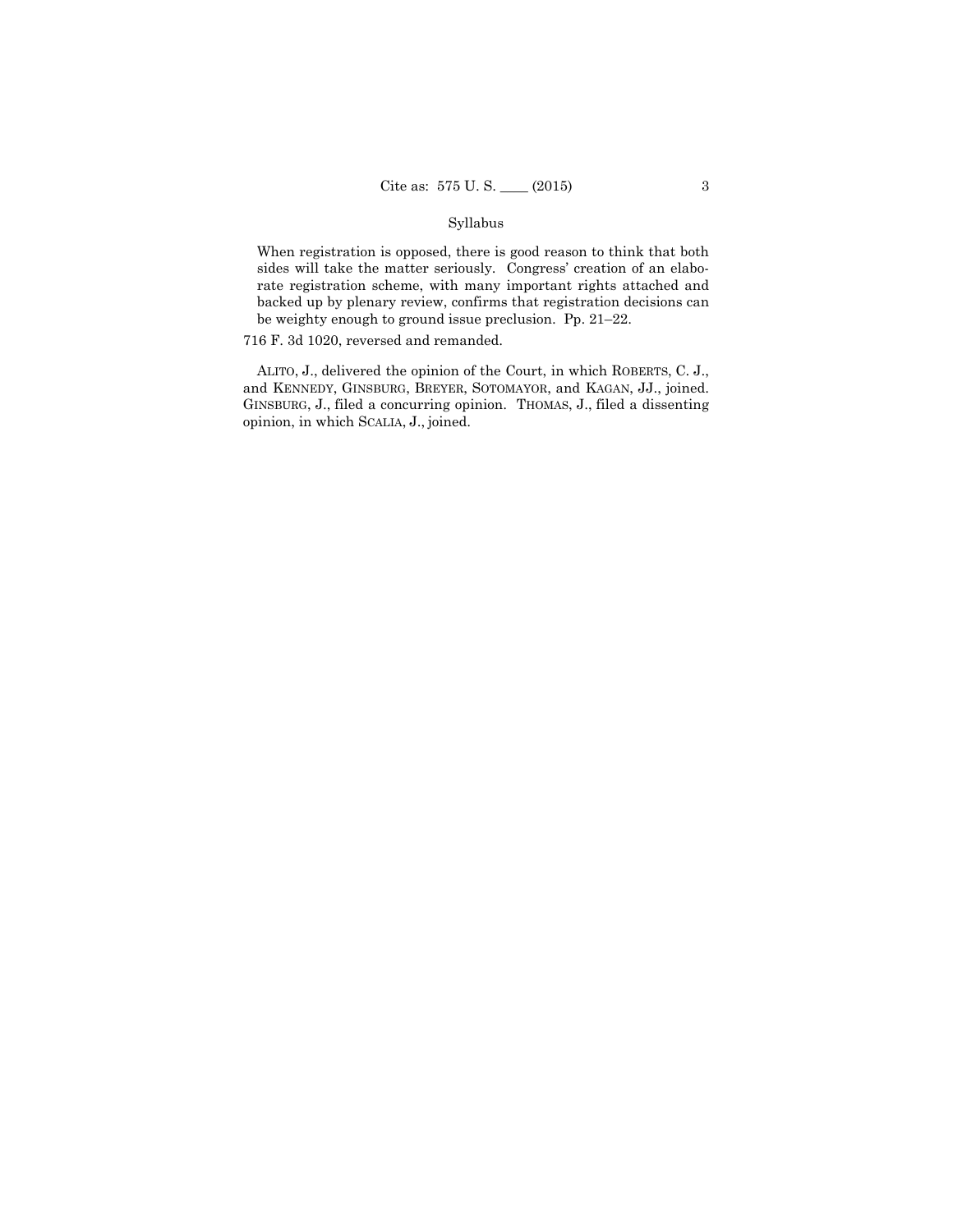preliminary print of the United States Reports. Readers are requested to notify the Reporter of Decisions, Supreme Court of the United States, Wash- ington, D. C. 20543, of any typographical or other formal errors, in order that corrections may be made before the preliminary print goes to press. NOTICE: This opinion is subject to formal revision before publication in the

## $\frac{1}{2}$  , where  $\frac{1}{2}$ **SUPREME COURT OF THE UNITED STATES**

#### $\frac{1}{2}$  ,  $\frac{1}{2}$  ,  $\frac{1}{2}$  ,  $\frac{1}{2}$  ,  $\frac{1}{2}$  ,  $\frac{1}{2}$ No. 13–352

# B&B HARDWARE, INC., PETITIONER *v.* HARGIS INDUSTRIES, INC., DBA SEALTITE BUILDING FASTENERS, DBA EAST TEXAS FASTENERS ET AL.

# ON WRIT OF CERTIORARI TO THE UNITED STATES COURT OF APPEALS FOR THE EIGHTH CIRCUIT

## [March 24, 2015]

JUSTICE ALITO delivered the opinion of the Court.

Sometimes two different tribunals are asked to decide the same issue. When that happens, the decision of the first tribunal usually must be followed by the second, at least if the issue is really the same. Allowing the same issue to be decided more than once wastes litigants' resources and adjudicators' time, and it encourages parties who lose before one tribunal to shop around for another. The doctrine of collateral estoppel or issue preclusion is designed to prevent this from occurring.

 and Trademark Office (PTO). But if another party be-This case concerns the application of issue preclusion in the context of trademark law. Petitioner, B&B Hardware, Inc. (B&B), and respondent Hargis Industries, Inc. (Hargis), both use similar trademarks; B&B owns SEALTIGHT while Hargis owns SEALTITE. Under the Lanham Act, 60 Stat. 427, as amended, 15 U. S. C. §1051 *et seq.,* an applicant can seek to register a trademark through an administrative process within the United States Patent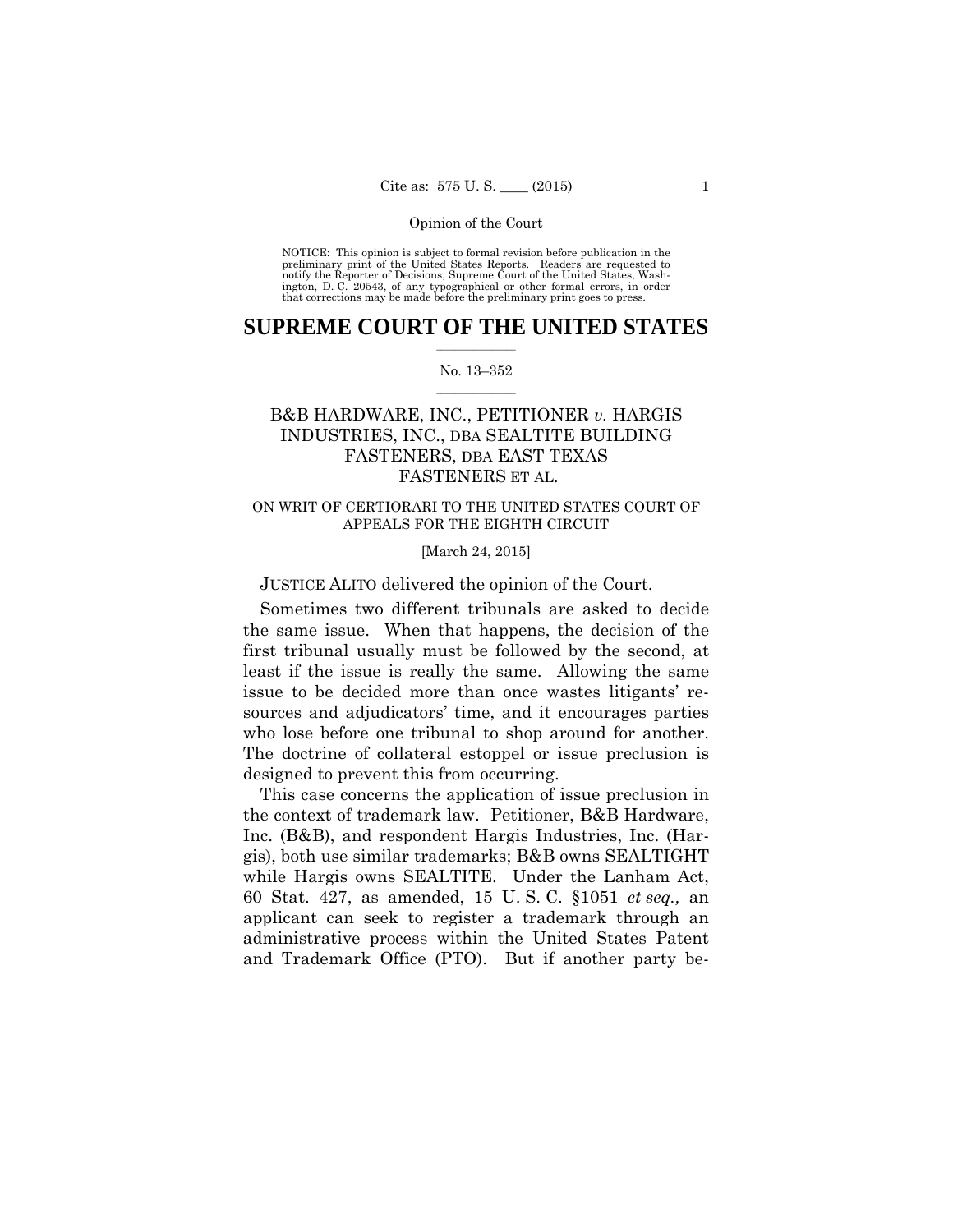lieves that the PTO should not register a mark because it is too similar to its own, that party can oppose registration before the Trademark Trial and Appeal Board (TTAB). Here, Hargis tried to register the mark SEALTITE, but B&B opposed SEALTITE's registration. After a lengthy proceeding, the TTAB agreed with B&B that SEALTITE should not be registered.

In addition to permitting a party to object to the registration of a mark, the Lanham Act allows a mark owner to sue for trademark infringement. Both a registration proceeding and a suit for trademark infringement, moreover, can occur at the same time. In this case, while the TTAB was deciding whether SEALTITE should be registered, B&B and Hargis were also litigating the SEALTIGHT versus SEALTITE dispute in federal court. In both registration proceedings and infringement litigation, the tribunal asks whether a likelihood of confusion exists between the mark sought to be protected (here, SEALTIGHT) and the other mark (SEALTITE).

The question before this Court is whether the District Court in this case should have applied issue preclusion to the TTAB's decision that SEALTITE is confusingly similar to SEALTIGHT. Here, the Eighth Circuit rejected issue preclusion for reasons that would make it difficult for the doctrine ever to apply in trademark disputes. We disagree with that narrow understanding of issue preclusion. Instead, consistent with principles of law that apply in innumerable contexts, we hold that a court should give preclusive effect to TTAB decisions if the ordinary elements of issue preclusion are met. We therefore reverse the judgment of the Eighth Circuit and remand for further proceedings.

I

A

Trademark law has a long history, going back at least to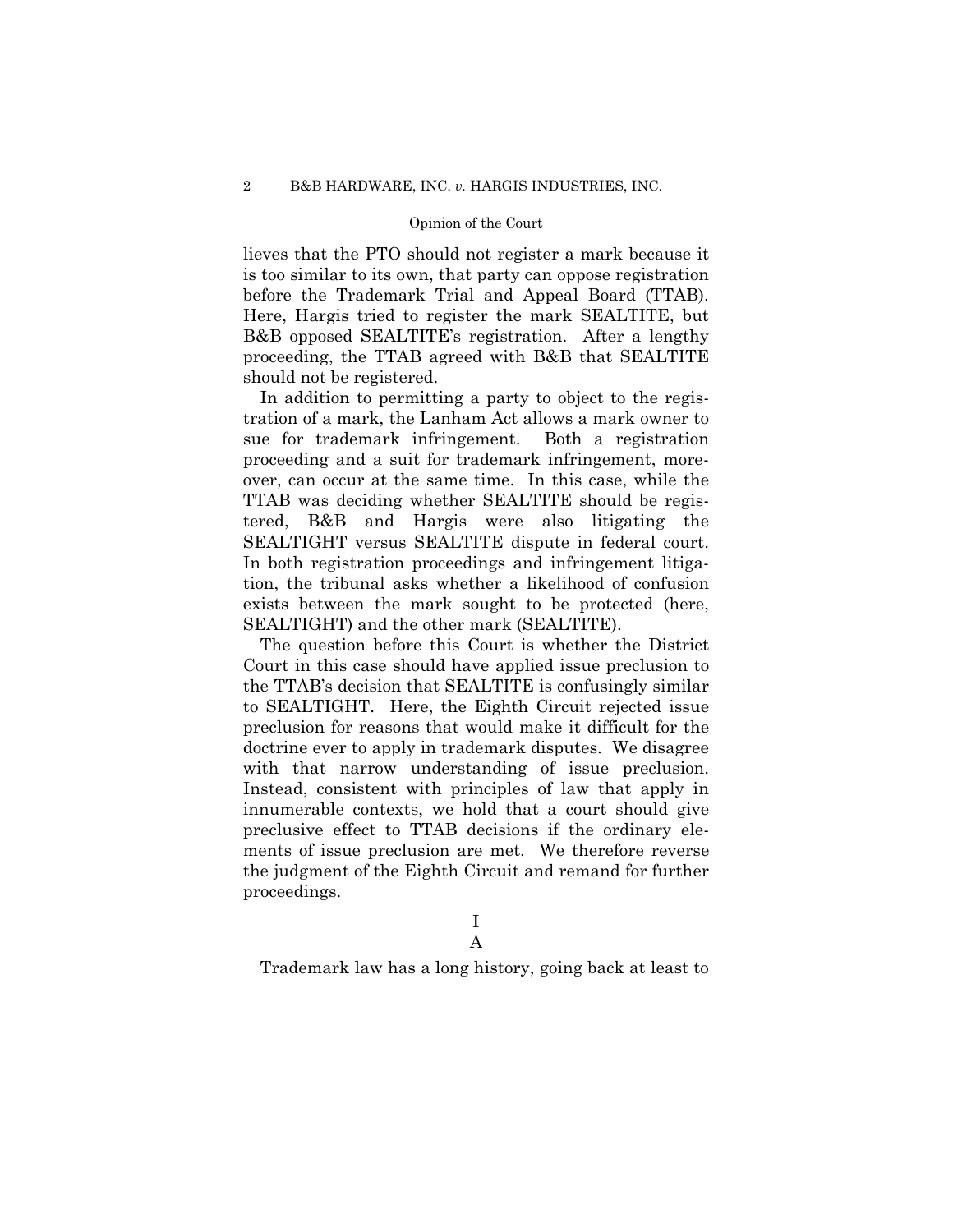Roman times. See Restatement (Third) of Unfair Competition §9, Comment *b* (1993). The principle underlying trademark protection is that distinctive marks—words, names, symbols, and the like—can help distinguish a particular artisan's goods from those of others. *Ibid.* One who first uses a distinct mark in commerce thus acquires rights to that mark. See 2 J. McCarthy, Trademarks and Unfair Competition §16:1 (4th ed. 2014) (hereinafter McCarthy). Those rights include preventing others from using the mark. See 1 A. LaLonde, Gilson on Trademarks §3.02[8] (2014) (hereinafter Gilson).

Though federal law does not create trademarks, see, *e.g., Trade-Mark Cases*, 100 U. S. 82, 92 (1879), Congress has long played a role in protecting them. In 1946, Congress enacted the Lanham Act, the current federal trademark scheme. As relevant here, the Lanham Act creates at least two adjudicative mechanisms to help protect marks. First, a trademark owner can register its mark with the PTO. Second, a mark owner can bring a suit for infringement in federal court.

Registration is significant. The Lanham Act confers "important legal rights and benefits" on trademark owners who register their marks. 3 McCarthy §19:3, at 19–21 see also *id.,* §19:9, at 19–34 (listing seven of the "procedural and substantive legal advantages" of registration). Registration, for instance, serves as "constructive notice of the registrant's claim of ownership" of the mark. 15 U. S. C. §1072. It also is "prima facie evidence of the validity of the registered mark and of the registration of the mark, of the owner's ownership of the mark, and of the owner's exclusive right to use the registered mark in commerce on or in connection with the goods or services specified in the certificate." §1057(b). And once a mark has been registered for five years, it can become "incontestable." §§1065, 1115(b)

To obtain the benefits of registration, a mark owner files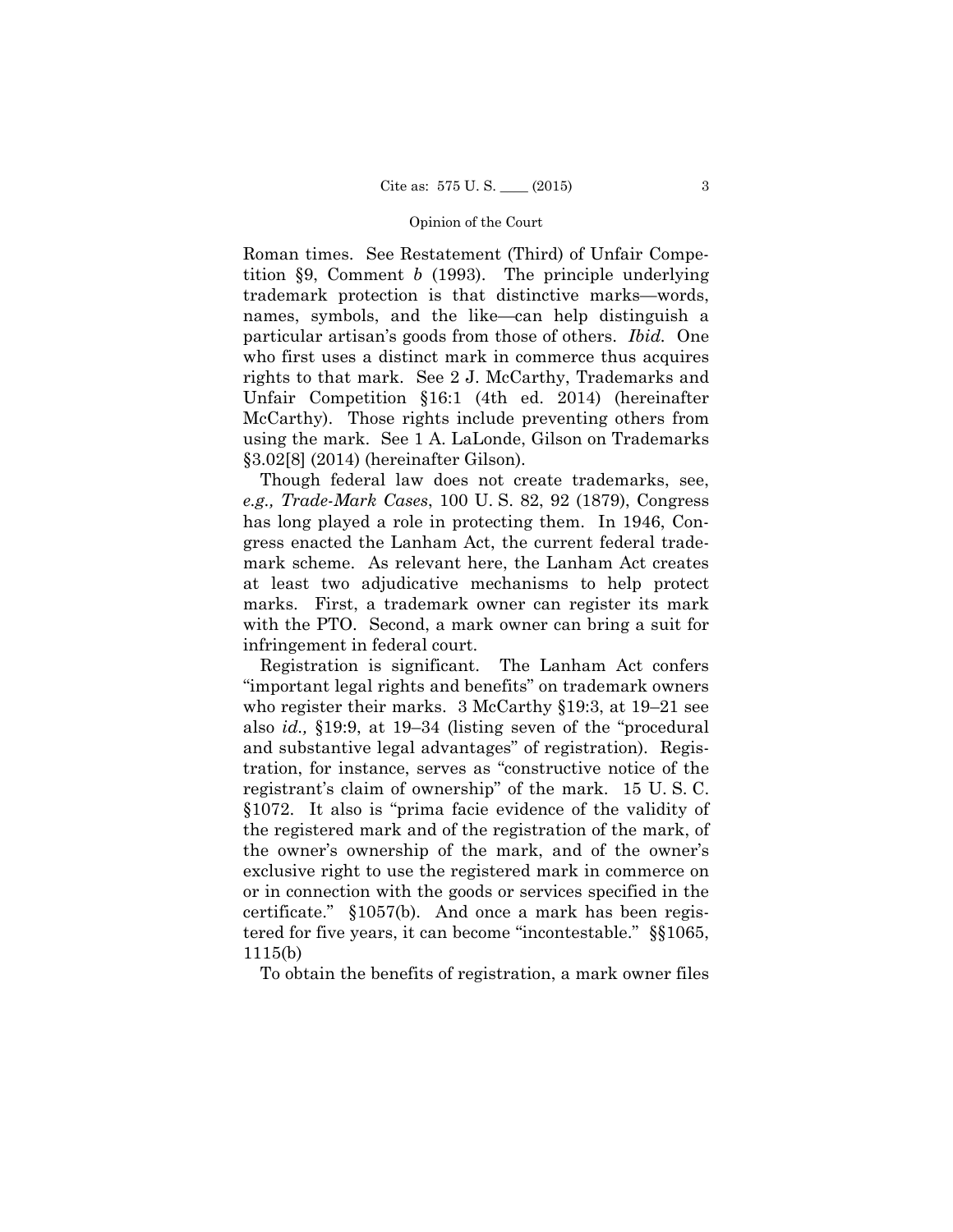an application with the PTO. §1051. The application must include, among other things, "the date of the applicant's first use of the mark, the date of the applicant's first use of the mark in commerce, the goods in connection with which the mark is used, and a drawing of the mark."  $§1051(a)(2)$ . The usages listed in the application—*i.e.*, those goods on which the mark appears along with, if applicable, their channels of distribution—are critical. See, *e.g.,* 3 McCarthy §20:24, at 20–83 ("[T]he applicant's right to register must be made on the basis of the goods described in the application"); *id.,* §20:15, at 20–85 (explaining that if an "application does not delimit any specific trade channels of distribution, no limitation will be" applied). The PTO generally cannot register a mark which "so resembles" another mark "as to be likely, when used on or in connection with the goods of the applicant, to cause confusion, or to cause mistake, or to deceive." 15 U. S. C.  $$1052(d).$ 

If a trademark examiner believes that registration is warranted, the mark is published in the Official Gazette of the PTO. §1062. At that point, "[a]ny person who believes that he would be damaged by the registration" may "file an opposition." §1063(a). Opposition proceedings occur before the TTAB (or panels thereof). §1067(a). The TTAB consists of administrative trademark judges and highranking PTO officials, including the Director of the PTO and the Commissioner of Trademarks. §1067(b).

Opposition proceedings before the TTAB are in many ways "similar to a civil action in a federal district court." TTAB Manual of Procedure §102.03 (2014) (hereinafter TTAB Manual), online at http://www.uspto.gov (as visited Mar. 20, 2015, and available in Clerk of Court's case file). These proceedings, for instance, are largely governed by the Federal Rules of Civil Procedure and Evidence. See 37 CFR §§2.116(a), 2.122(a) (2014). The TTAB also allows discovery and depositions. See §§2.120, 2.123(a). The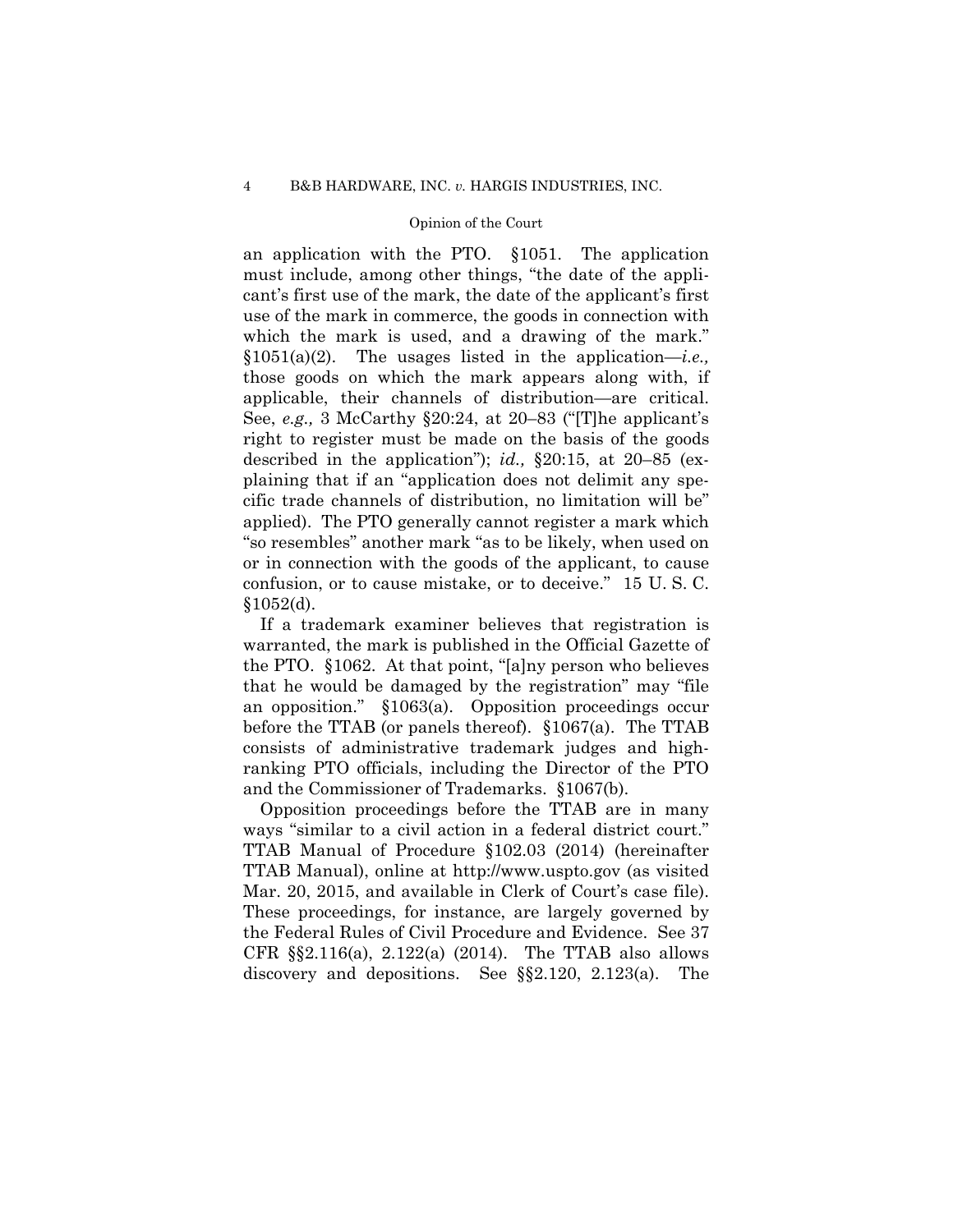party opposing registration bears the burden of proof, see §2.116(b), and if that burden cannot be met, the opposed mark must be registered, see 15 U. S. C. §1063(b).

The primary way in which TTAB proceedings differ from ordinary civil litigation is that "proceedings before the Board are conducted in writing, and the Board's actions in a particular case are based upon the written record therein." TTAB Manual §102.03. In other words, there is no live testimony. Even so, the TTAB allows parties to submit transcribed testimony, taken under oath and subject to cross-examination, and to request oral argument. See 37 CFR §§2.123, 2.129.

When a party opposes registration because it believes the mark proposed to be registered is too similar to its own, the TTAB evaluates likelihood of confusion by applying some or all of the 13 factors set out in *In re E. I. DuPont DeNemours & Co.*, 476 F. 2d 1357 (CCPA 1973). After the TTAB decides whether to register the mark, a party can seek review in the U. S. Court of Appeals for the Federal Circuit, or it can file a new action in district court. See 15 U. S. C. §1071. In district court, the parties can conduct additional discovery and the judge resolves registration *de novo*. §1071(b); see also 3 McCarthy §21:20 (explaining differences between the forums); cf. *Kappos* v. *Hyatt*, 566 U. S. \_\_\_ (2012) (*de novo* review for analogous scheme in patent law).

The Lanham Act, of course, also creates a federal cause of action for trademark infringement. The owner of a mark, whether registered or not, can bring suit in federal court if another is using a mark that too closely resembles the plaintiff 's. The court must decide whether the defendant's use of a mark in commerce "is likely to cause confusion, or to cause mistake, or to deceive" with regards to the plaintiff's mark. See 15 U.S.C.  $\S 1114(1)(a)$  (registered marks); §1125(a)(1)(A) (unregistered marks). In infringement litigation, the district court considers the full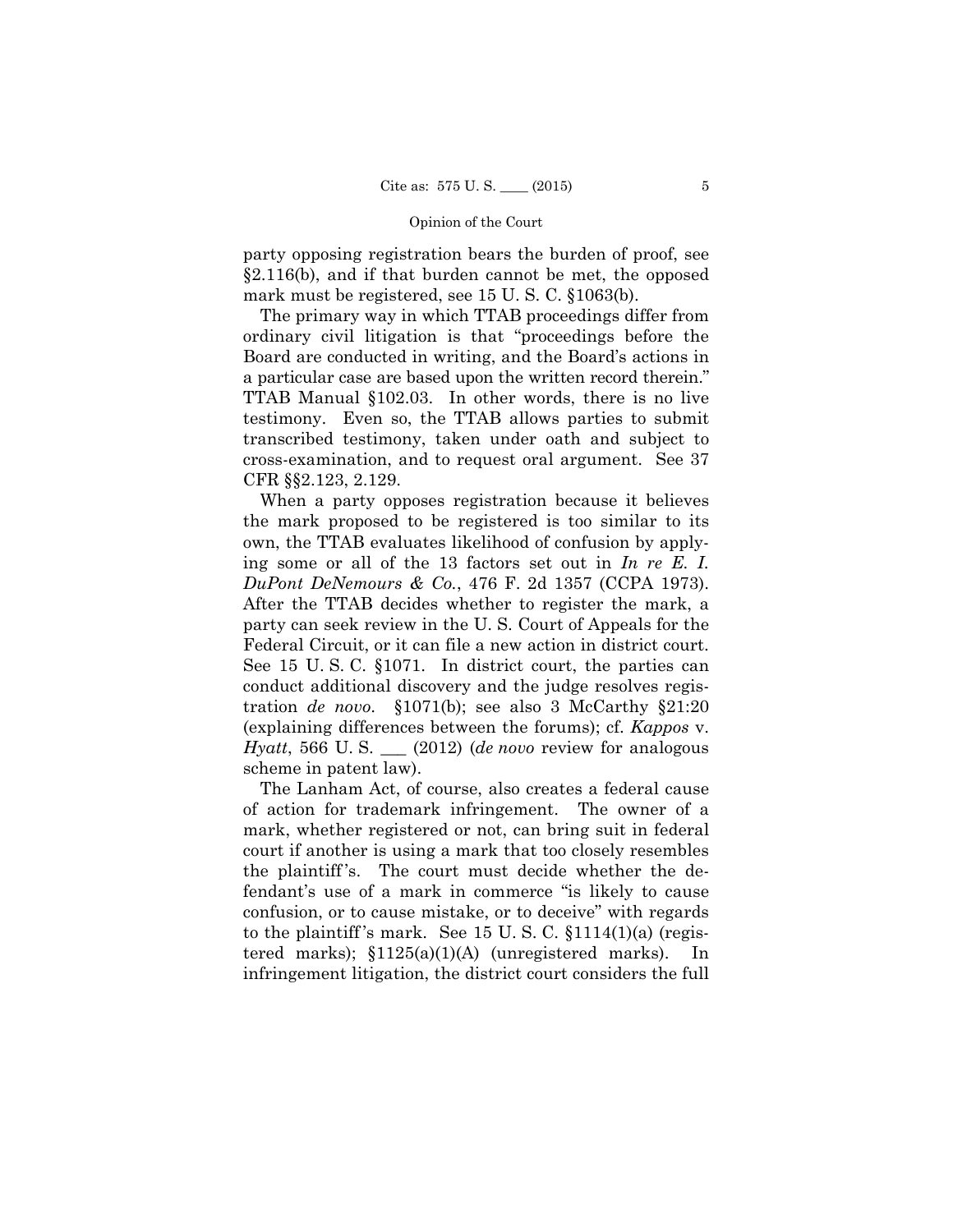range of a mark's usages, not just those in the application.

# B

Petitioner B&B and respondent Hargis both manufacture metal fasteners. B&B manufactures fasteners for the aerospace industry, while Hargis manufactures fasteners for use in the construction trade. Although there are obvious differences between space shuttles and A-frame buildings, both aerospace and construction engineers prefer fasteners that seal things tightly. Accordingly, both B&B and Hargis want their wares associated with tight seals. A feud of nearly two decades has sprung from this seemingly commonplace set of facts.

In 1993 B&B registered SEALTIGHT for "threaded or unthreaded metal fasteners and other related hardwar[e]; namely, self-sealing nuts, bolts, screws, rivets and washers, all having a captive o-ring, for use in the aerospace industry." App. 223a (capitalization omitted). In 1996, Hargis sought to register SEALTITE for "self-piercing and self-drilling metal screws for use in the manufacture of metal and post-frame buildings." App. 70a (capitalization omitted). B&B opposed Hargis' registration because, although the two companies sell different products, it believes that SEALTITE is confusingly similar to SEALTIGHT.

The twists and turns in the SEALTIGHT versus SEALTITE controversy are labyrinthine. The question whether either of these marks should be registered, and if so, which one, has bounced around within the PTO for about two decades; related infringement litigation has been before the Eighth Circuit three times; and two separate juries have been empaneled and returned verdicts. The full story could fill a long, unhappy book.

For purposes here, we pick up the story in 2002, when the PTO published SEALTITE in the Official Gazette. This prompted opposition proceedings before the TTAB,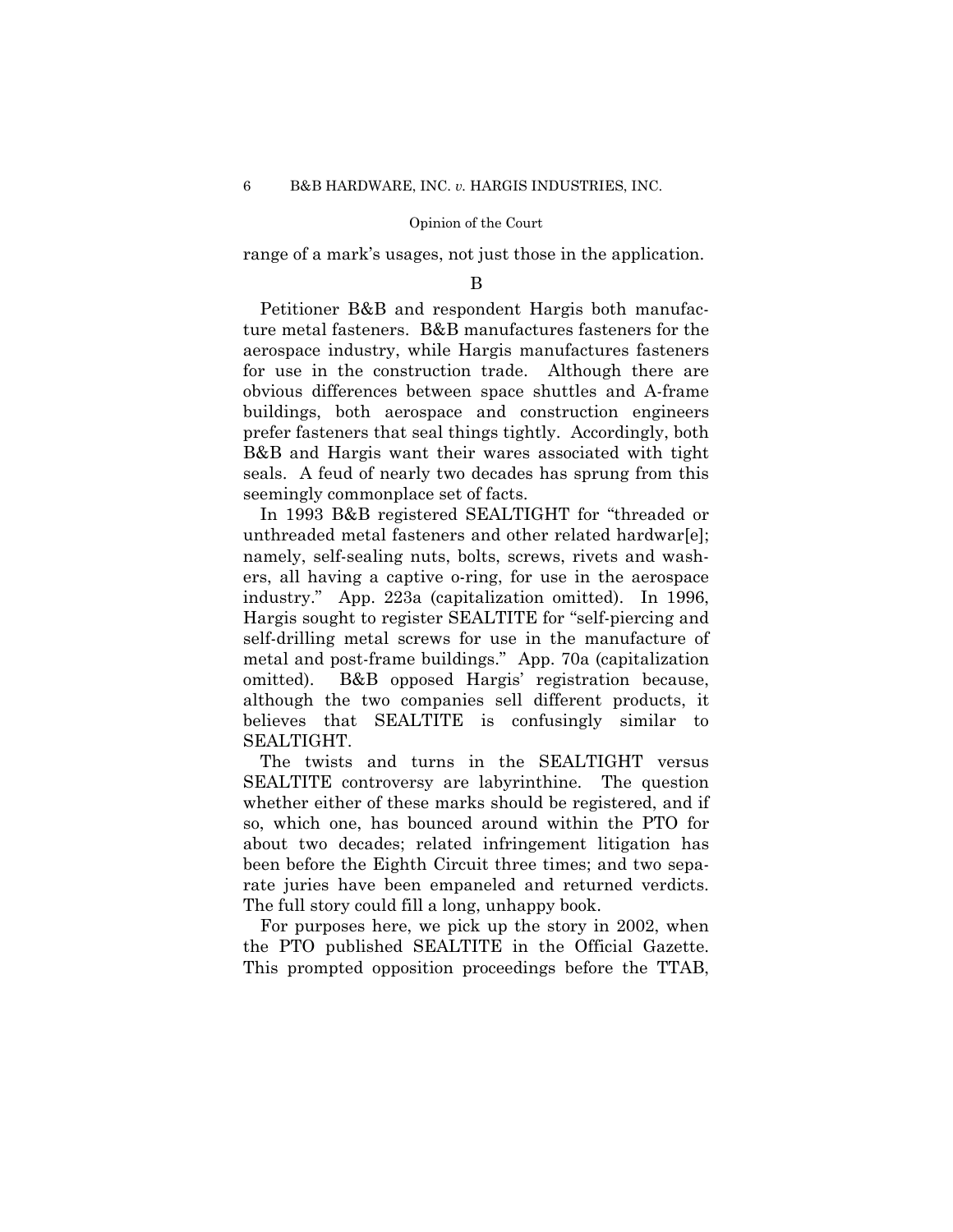complete with discovery, including depositions. B&B argued that SEALTITE could not be registered because it is confusingly similar to SEALTIGHT. B&B explained, for instance, that both companies have an online presence, the largest distributor of fasteners sells both companies' products, and consumers sometimes call the wrong company to place orders. Hargis rejoined that the companies sell different products, for different uses, to different types of consumers, through different channels of trade.

Invoking a number of the *DuPont* factors, the TTAB sided with B&B. The Board considered, for instance, whether SEALTIGHT is famous (it's not, said the Board), how the two products are used (differently), how much the marks resemble each other (very much), and whether customers are actually confused (perhaps sometimes). See App. to Pet. for Cert. 55a–71a. Concluding that "the most critical factors in [its] likelihood of confusion analysis are the similarities of the marks and the similarity of the goods," *id.,* at 70a, the TTAB determined that SEALTITE—when "used in connection with 'self-piercing and self-drilling metal screws for use in the manufacture of metal and post-frame buildings'"—could not be registered because it "so resembles" SEALTIGHT when "used in connection with fasteners that provide leakproof protection from liquids and gases, fasteners that have a captive o-ring, and 'threaded or unthreaded metal fastners and other related hardware . . . for use in the aerospace industry' as to be likely to cause confusion," *id.,* at 71a. Despite a right to do so, Hargis did not seek judicial review in either the Federal Circuit or District Court.

All the while, B&B had sued Hargis for infringement. Before the District Court ruled on likelihood of confusion, however, the TTAB announced its decision. After a series of proceedings not relevant here, B&B argued to the District Court that Hargis could not contest likelihood of confusion because of the preclusive effect of the TTAB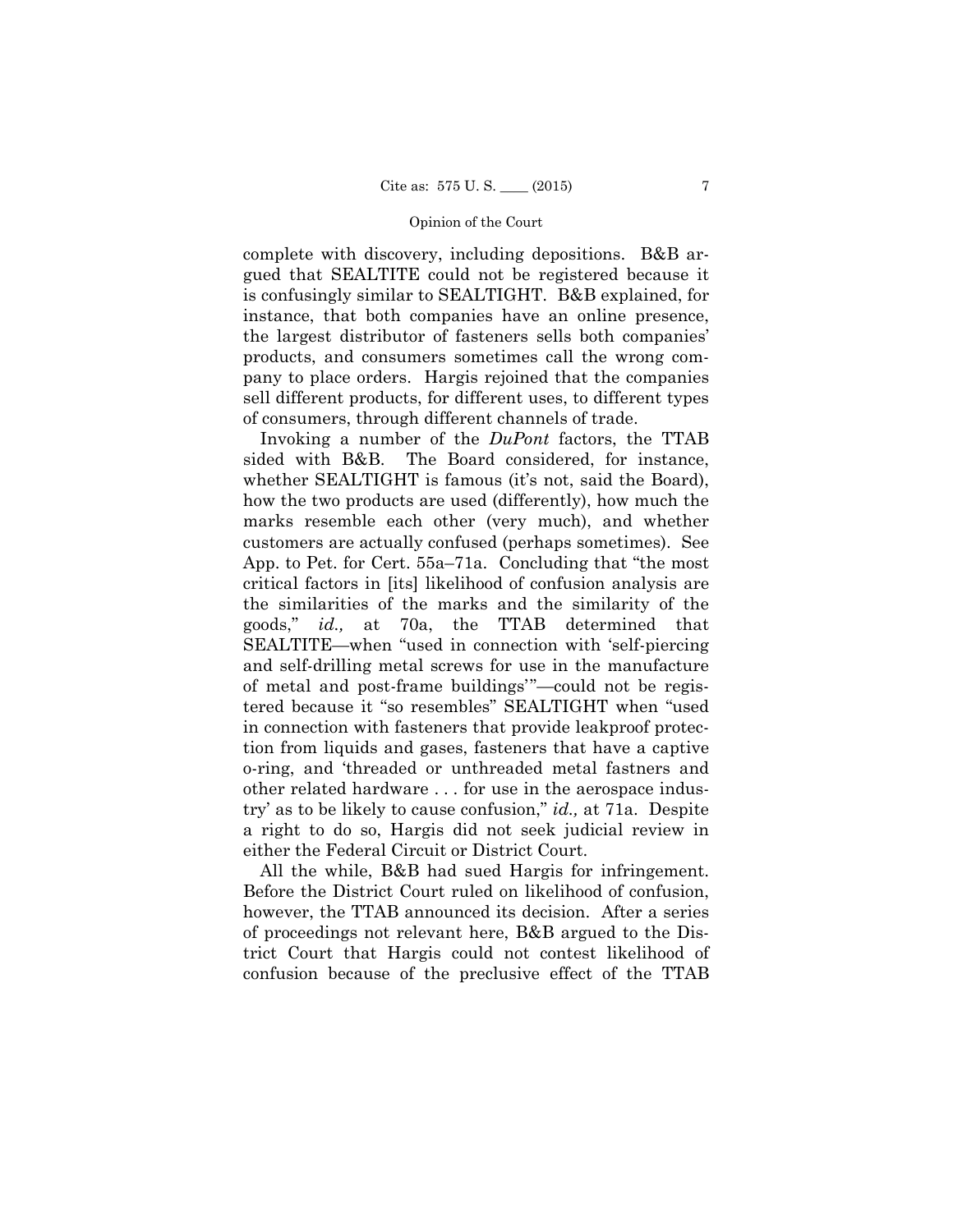decision. The District Court disagreed, reasoning that the TTAB is not an Article III court. The jury returned a verdict for Hargis, finding no likelihood of confusion.

B&B appealed to the Eighth Circuit. Though accepting for the sake of argument that agency decisions can ground issue preclusion, the panel majority affirmed for three reasons: first, because the TTAB uses different factors than the Eighth Circuit to evaluate likelihood of confusion; second, because the TTAB placed too much emphasis on the appearance and sound of the two marks; and third, because Hargis bore the burden of persuasion before the TTAB, while B&B bore it before the District Court. 716 F. 3d 1020 (2013). Judge Colloton dissented, concluding that issue preclusion should apply. After calling for the views of the Solicitor General, we granted certiorari. 573  $U.S.$  (2014).

The first question that we must address is whether an agency decision can ever ground issue preclusion. The District Court rejected issue preclusion because agencies are not Article III courts. The Eighth Circuit did not adopt that view, and, given this Court's cases, it was right to take that course.

This Court has long recognized that "the determination of a question directly involved in one action is conclusive as to that question in a second suit." *Cromwell* v. *County of Sac*, 94 U. S. 351, 354 (1877). The idea is straightforward: Once a court has decided an issue, it is "forever settled as between the parties," *Baldwin* v. *Iowa State Traveling Men's Assn.* 283 U. S. 522, 525 (1931), thereby "protect[ing]" against "the expense and vexation attending multiple lawsuits, conserv[ing] judicial resources, and foster[ing] reliance on judicial action by minimizing the possibility of inconsistent verdicts," *Montana* v. *United States*, 440 U. S. 147, 153–154 (1979). In short, "a losing

II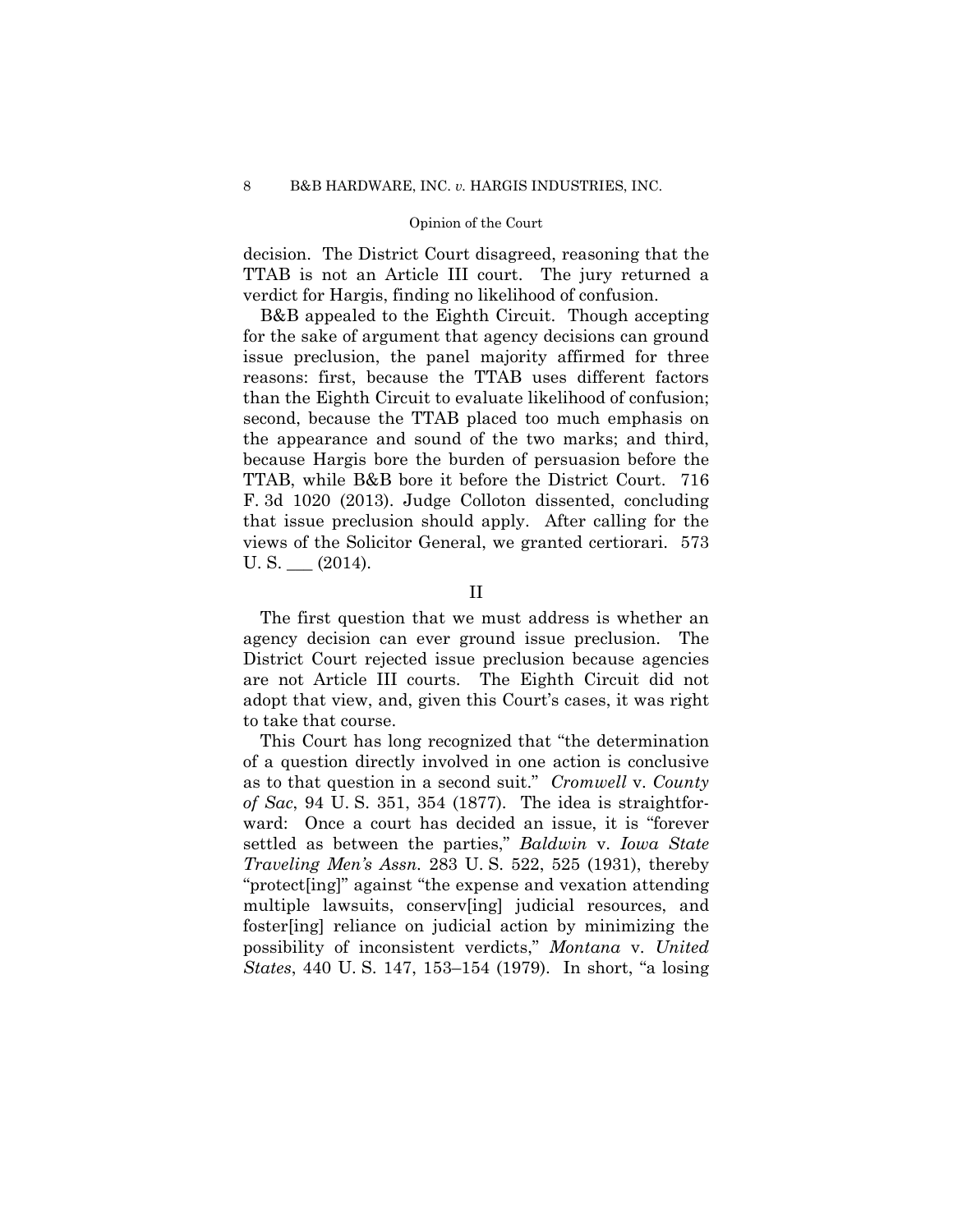litigant deserves no rematch after a defeat fairly suffered." *Astoria Fed. Sav. & Loan Assn.* v. *Solimino*, 501 U. S. 104, 107 (1991).

Although the idea of issue preclusion is straightforward, it can be challenging to implement. The Court, therefore, regularly turns to the Restatement (Second) of Judgments for a statement of the ordinary elements of issue preclusion. See, *e.g., Bobby* v. *Bies*, 556 U. S. 825, 834 (2009); *New Hampshire* v. *Maine*, 532 U. S. 742, 748–749 (2001); *Baker* v. *General Motors Corp.*, 522 U. S. 222, 233, n. 5 (1998). The Restatement explains that subject to certain well-known exceptions, the general rule is that "[w]hen an issue of fact or law is actually litigated and determined by a valid and final judgment, and the determination is essential to the judgment, the determination is conclusive in a subsequent action between the parties, whether on the same or a different claim." Restatement (Second) of Judgments §27, p. 250 (1980); see also *id.,* §28, at 273 (listing exceptions such as whether appellate review was available or whether there were "differences in the quality or extensiveness of the procedures followed").

 purpose to the contrary is evident." *Astoria*, *supra*, at 108. Both this Court's cases and the Restatement make clear that issue preclusion is not limited to those situations in which the same issue is before two *courts*. Rather, where a single issue is before a court and an administrative agency, preclusion also often applies. Indeed, this Court has explained that because the principle of issue preclusion was so "well established" at common law, in those situations in which Congress has authorized agencies to resolve disputes, "courts may take it as given that Congress has legislated with the expectation that the principle [of issue preclusion] will apply except when a statutory This reflects the Court's longstanding view that "'[w]hen an administrative agency is acting in a judicial capacity and resolves disputed issues of fact properly before it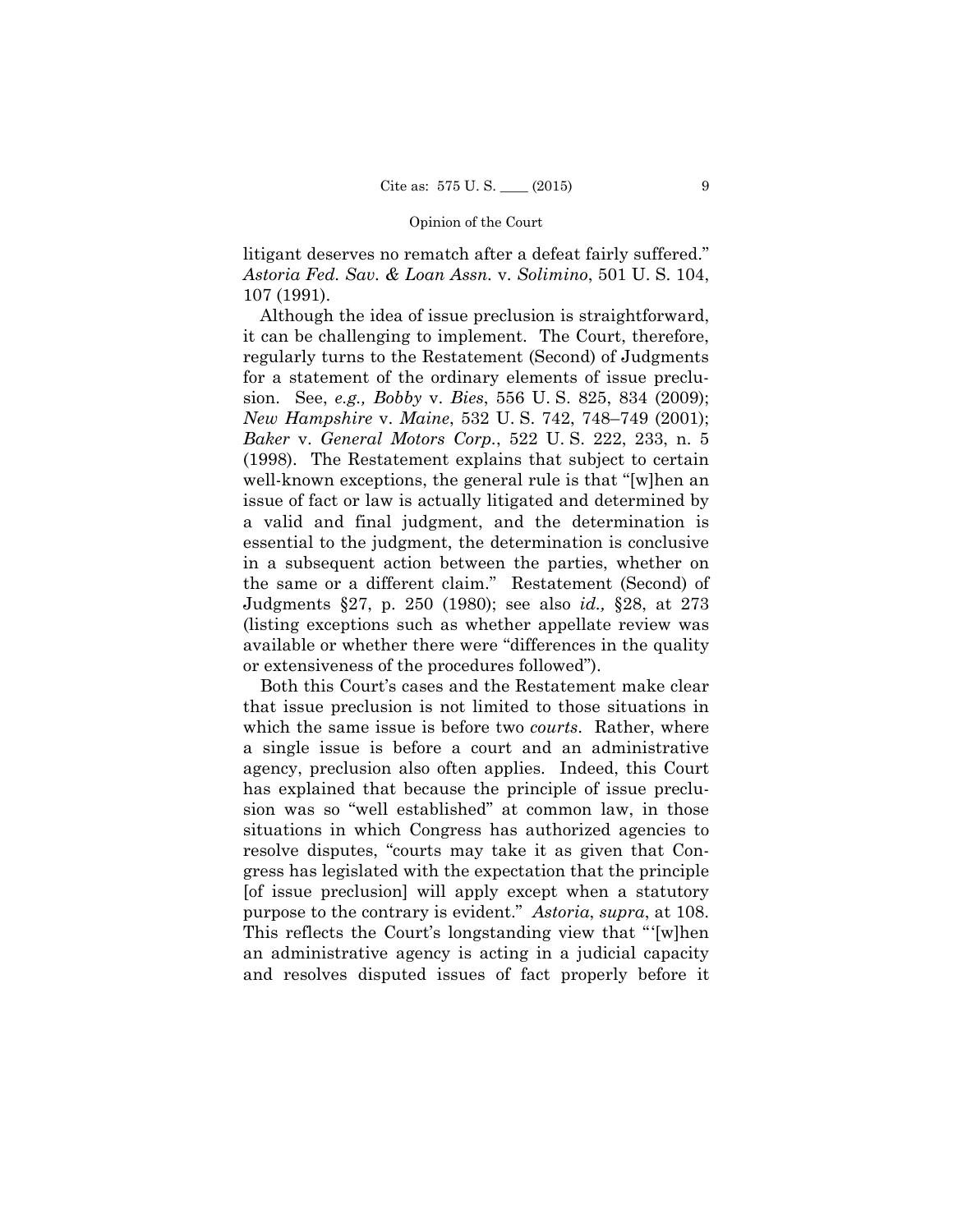which the parties have had an adequate opportunity to litigate, the courts have not hesitated to apply res judicata to enforce repose.'" *University of Tenn.* v. *Elliott*, 478 U. S. 788, 797–798 (1986) (quoting *United States* v. *Utah Constr. & Mining Co.*, 384 U. S. 394, 422 (1966)); see also *Hayfield Northern R. Co.* v. *Chicago & North Western Transp. Co.*, 467 U. S. 622, 636, n. 15 (1984) (noting *Utah Construction*); *Kremer* v. *Chemical Constr. Corp.*, 456 U. S. 461, 484–485, n. 26 (1982) (characterizing *Utah Construction*'s discussion of administrative preclusion as a holding); Restatement (Second) of Judgments §83(1), at 266 (explaining that, with some limits, "a valid and final adjudicative determination by an administrative tribunal has the same effects under the rules of res judicata, subject to the same exceptions and qualifications, as a judgment of a court").

Although apparently accepting *Astoria* and *Utah Construction*,1 Hargis argues that we should not read the Lanham Act (or, presumably, many other federal statutes) as authorizing issue preclusion. Otherwise, Hargis warns, the Court would have to confront "'grave and doubtful questions' as to the Lanham Act's consistency with the Seventh Amendment and Article III of the Constitution." Brief for Respondent 38 (quoting *United States ex rel. Attorney General* v. *Delaware & Hudson Co.*, 213 U. S. 366, 408 (1909)). We are not persuaded.

At the outset, we note that Hargis does not argue that giving issue preclusive effect to the TTAB's decision would be unconstitutional. Instead, Hargis contends only that

<sup>1</sup>See Brief for Respondent 28 (acknowledging that administrative "[p]reclusion's status as part of the common-law backdrop means that courts may presume its application" absent contrary indication from Congress) (citing *Astoria* 501 U. S., at 110); Brief for Respondent 34 (explaining that *Utah Construction* determined that "an administrative board's factfinding . . . could . . . have preclusive effect in an Article III suit raising damages claims over which the board had no jurisdiction").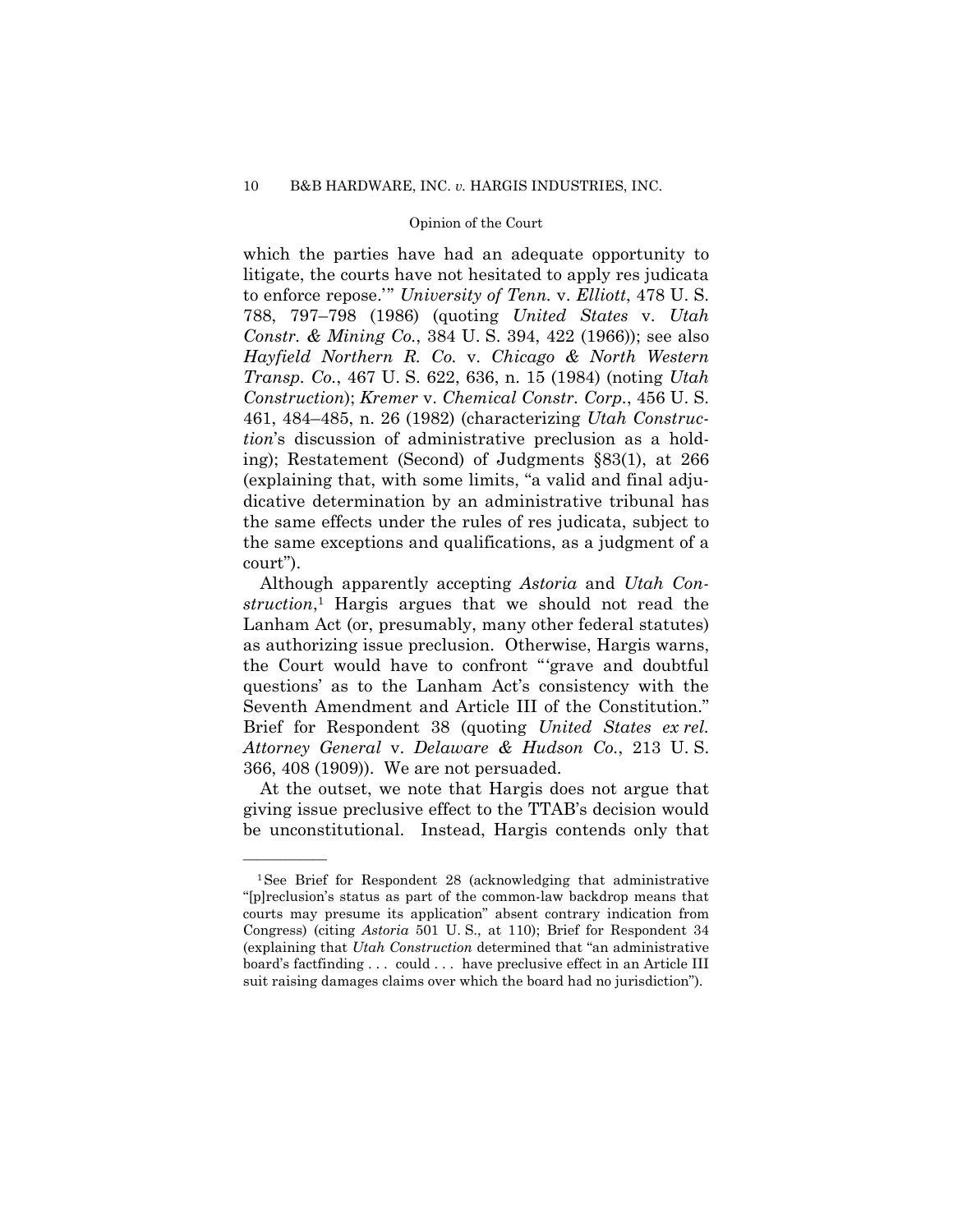we should read the Lanham Act narrowly because a broad reading *might* be unconstitutional. See, *e.g.,* Brief for Respondent 37, 39, 40, 41–42. The likely reason that Hargis has not directly advanced a constitutional argument is that, at least as to a jury trial right, Hargis did not even list the Seventh Amendment as an authority in its appellee brief to the Eighth Circuit. Moreover, although Hargis pressed an Article III argument below, in its opposition to certiorari in this Court, Hargis seemingly conceded that TTAB decisions *can sometimes* ground issue preclusion, though it now protests otherwise. See Supplemental Brief in Opposition 2. To the extent, if any, that there could be a meritorious constitutional objection, it is not before us. See *Plaut* v. *Spendthrift Farm, Inc.*, 514 U. S. 211, 231–232 (1995).

We reject Hargis' statutory argument that we should jettison administrative preclusion in whole or in part to avoid potential constitutional concerns. As to the Seventh Amendment, for instance, the Court has already held that the right to a jury trial does not negate the issuepreclusive effect of a judgment, even if that judgment was entered by a juryless tribunal. See *Parklane Hosiery Co.*  v. *Shore*, 439 U. S. 322, 337 (1979). It would seem to follow naturally that although the Seventh Amendment creates a jury trial right in suits for trademark damages, see *Dairy Queen, Inc.* v. *Wood*, 369 U. S. 469, 477, 479–480 (1962), TTAB decisions still can have preclusive effect in such suits. Hargis disputes this reasoning even though it admits that in 1791 "'a party was not entitled to have a jury determine issues that had been previously adjudicated by a chancellor in equity.'" Brief for Respondent 39 (quoting *Parklane Hosiery*, *supra*, at 333). Instead, Hargis contends that issue preclusion should not apply to TTAB registration decisions because there were no agencies at common law. But our precedent holds that the Seventh Amendment does not strip competent tribunals of the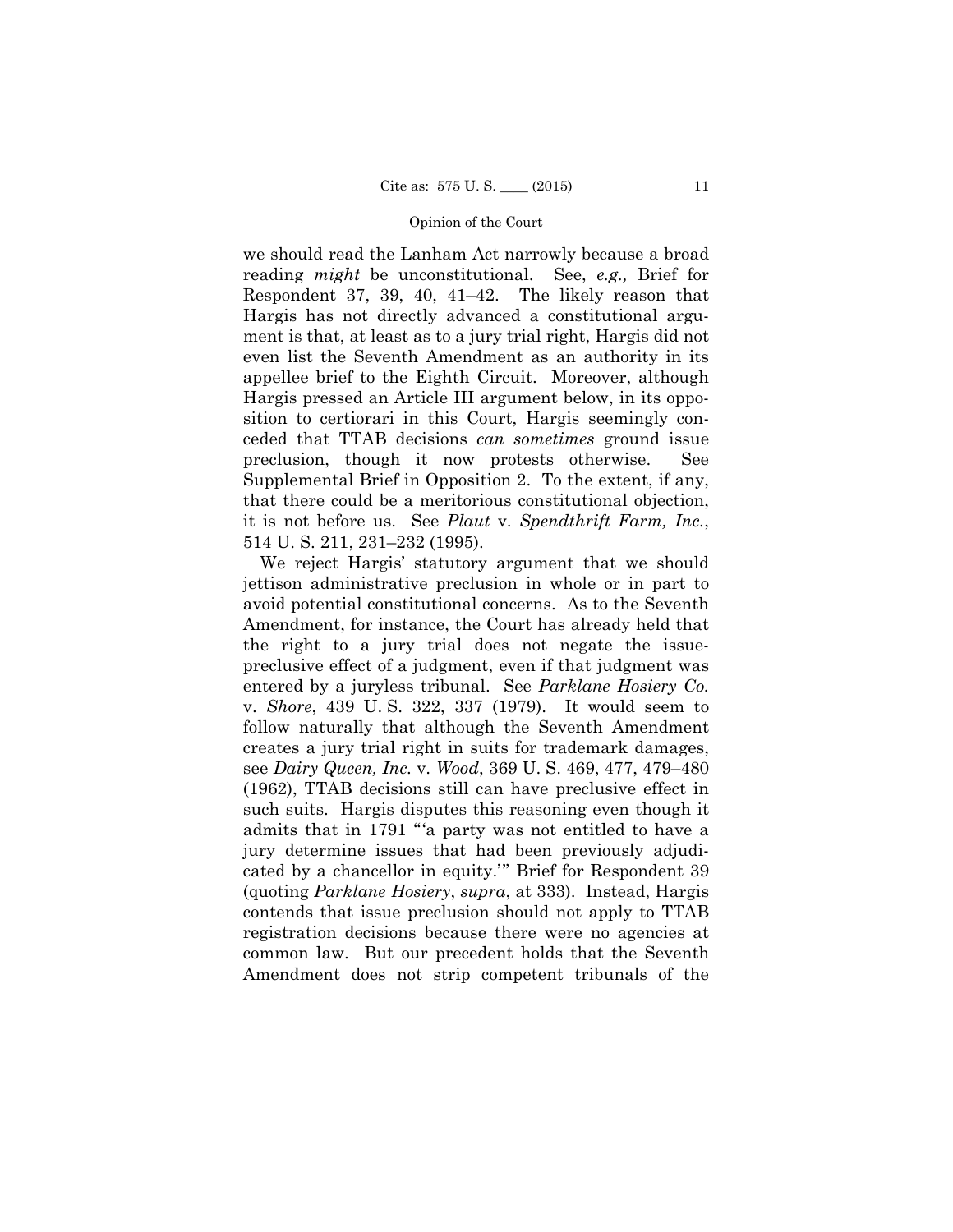power to issue judgments with preclusive effect; that logic would not seem to turn on the nature of the competent tribunal. And at the same time, adopting Hargis' view would dramatically undercut agency preclusion, despite what the Court has already said to the contrary. Nothing in Hargis' avoidance argument is weighty enough to overcome these weaknesses.

The claim that we should read the Lanham Act narrowly to avoid Article III concerns is equally unavailing—and for similar reasons. Hargis argues that because it might violate Article III if an agency could make a decision with preclusive effect in a later proceeding before a federal court, we should conclude, as a statutory matter, that issue preclusion is unavailable. Such a holding would not fit with our precedent. For instance, in *Elliott*, the Court, relying on *Utah Construction,* explained that absent a contrary indication, Congress presumptively intends that an agency's determination (there, a state agency) has preclusive effect. 478 U. S., at 796–799; see also *Astoria*, 501 U. S., at 110 (recognizing the "presumption"). To be sure, the Court has never addressed whether such preclusion offends Article III. But because this Court's cases are so clear, there is no ambiguity for this Court to sidestep through constitutional avoidance.2

# III

The next question is whether there is an "evident" reason why Congress would not want TTAB decisions to

 applied to statutes—such as the Lanham Act—enacted prior to 1966. 2Our dissenting colleagues argue that *Utah Construction*'s conclusion that courts "have not hesitated" to apply administrative preclusion, 384 U. S., at 422, was mistaken and certainly should not be We do not decide who reads the history better. The Court has repeatedly endorsed *Utah Construction* and, importantly, neither party challenges its historical accuracy. For the same reason, we do not decide whether such preclusion is unconstitutional because the issue is not before us.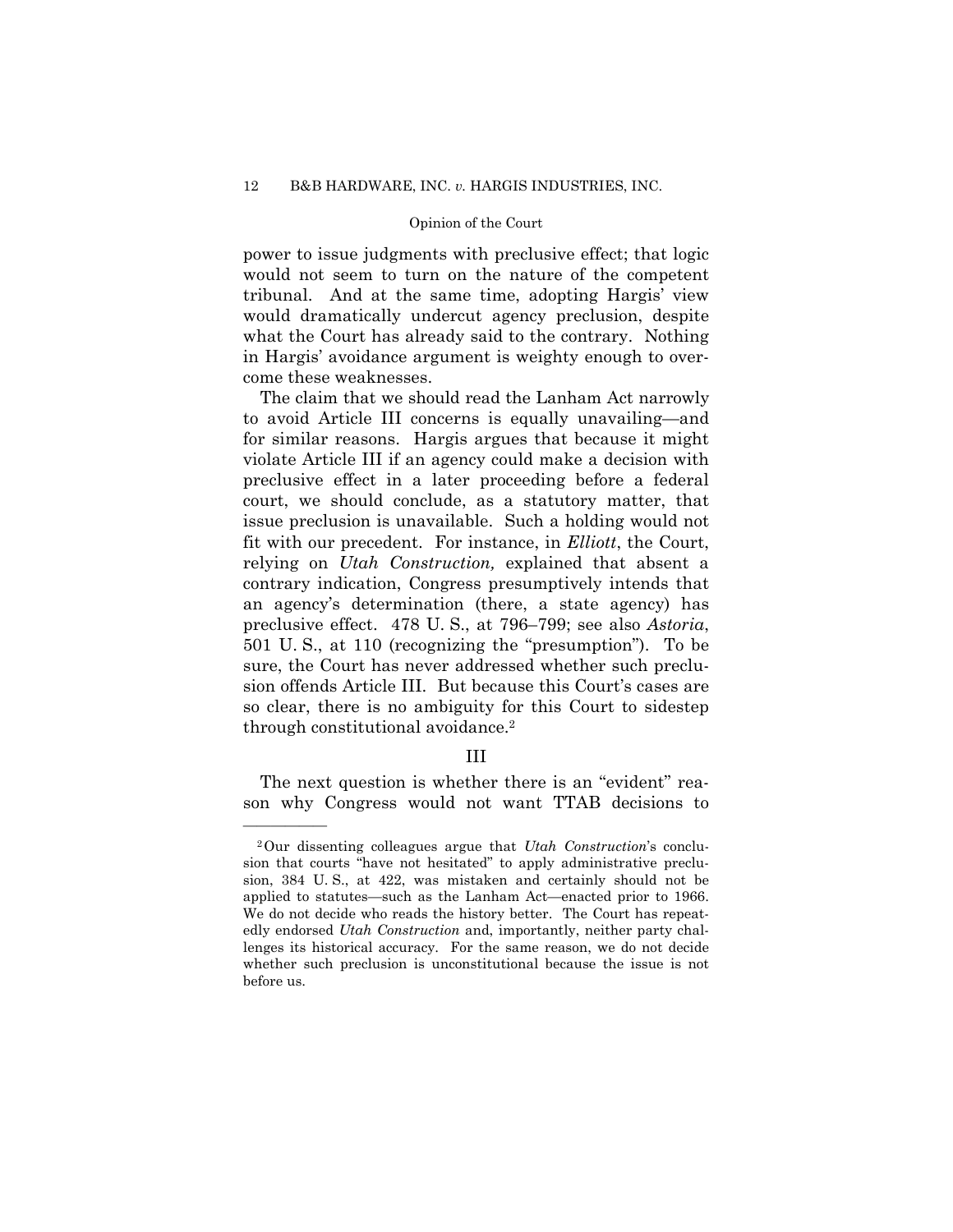receive preclusive effect, even in those cases in which the ordinary elements of issue preclusion are met. *Astoria*, *supra,* at 108. We conclude that nothing in the Lanham Act bars the application of issue preclusion in such cases.

The Lanham Act's text certainly does not forbid issue preclusion. Nor does the Act's structure. Granted, one can seek judicial review of a TTAB registration decision in a *de novo* district court action, and some courts have concluded from this that Congress does not want unreviewed TTAB decisions to ground issue preclusion. See, *e.g., American Heritage Life Ins. Co.* v. *Heritage Life Ins. Co.*, 494 F. 2d 3, 9–10 (CA5 1974). But that conclusion does not follow. Ordinary preclusion law teaches that if a party to a court proceeding does not challenge an adverse decision, that decision can have preclusive effect in other cases, even if it would have been reviewed *de novo*. See Restatement (Second) of Judgments §28, Comment *a* and Illustration 1 (explaining that the failure to pursue an appeal does not undermine issue preclusion and including an example of an apparently unappealed district court's dismissal for failure to state a claim); cf. *Federated Department Stores, Inc.* v. *Moitie*, 452 U. S. 394, 398 (1981) (noting "the res judicata consequences of a final, unappealed judgment on the merits").

This case is also unlike *Astoria*, where a plaintiff claiming discrimination first went to an agency and then sued in court about the same alleged conduct. See 501 U. S., at 111. The Court concluded, quite sensibly, that the structure of that scheme indicated that the agency decision could not ground issue preclusion. When exhausting an administrative process is a prerequisite to suit in court, giving preclusive effect to the agency's determination in that very administrative process could render the judicial suit "strictly *pro forma*." *Ibid.*; see also *Elliott*, *supra*, at 795–796 (similar analysis). Here, if a party urged a district court reviewing a TTAB registration decision to give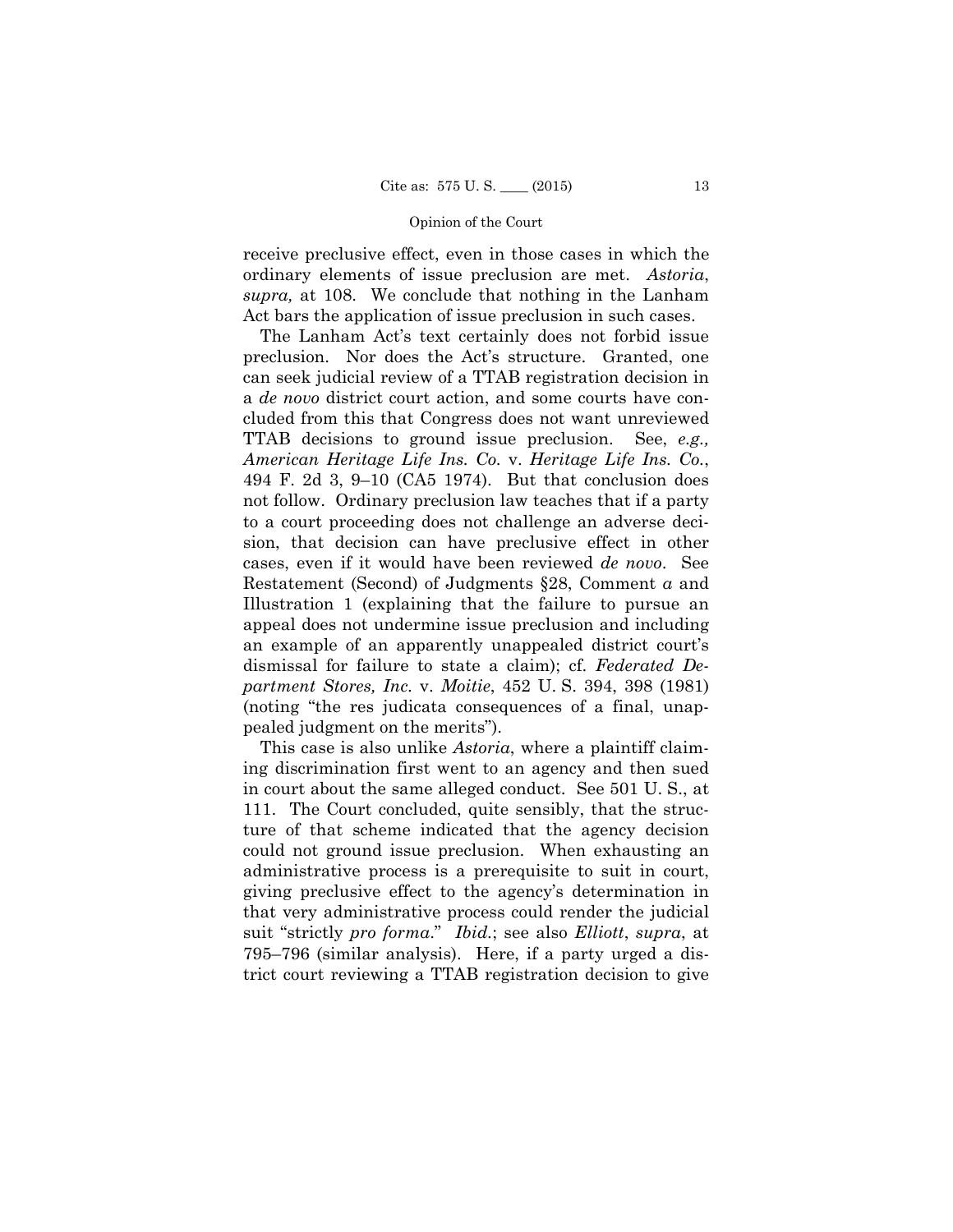preclusive effect to the very TTAB decision under review, *Astoria* would apply. But that is not this case.

What matters here is that registration is not a prerequisite to an infringement action. Rather, it is a separate proceeding to decide separate rights. Neither is issue preclusion a one-way street. When a district court, as part of its judgment, decides an issue that overlaps with part of the TTAB's analysis, the TTAB gives preclusive effect to the court's judgment. See App. to Pet. for Cert. 54a– 55a (giving preclusive effect to the District Court's earlier decision regarding SEALTIGHT's distinctiveness because the issue "was actually litigated and necessarily determined").

Hargis also argues that allowing TTAB decisions to have issue-preclusive effect will adversely affect the registration process. Because of the TTAB's "'limited jurisdiction'" and "'the narrowness of the issues'" before it, Hargis contends, the Court should infer that TTAB proceedings are supposed to be more streamlined than infringement litigation. See Brief for Respondent 30 (quoting TTAB Manual §402.01). But, the argument goes, if TTAB decisions can have issue-preclusive effect in infringement litigation, parties may spend more time and energy before the TTAB, thus bogging down the registration process. This concern does not change our conclusion. Issue preclusion is available unless it is "evident," *Astoria*, *supra*, at 108, that Congress does not want it. Here, if a streamlined process in all registration matters was particularly dear to Congress, it would not have authorized *de novo*  challenges for those "dissatisfied" with TTAB decisions. 15 U. S. C. §1071(b). Plenary review serves many functions, but ensuring a streamlined process is not one of them. Moreover, as explained below, for a great many registration decisions issue preclusion obviously will not apply because the ordinary elements will not be met. For those registrations, nothing we say today is relevant.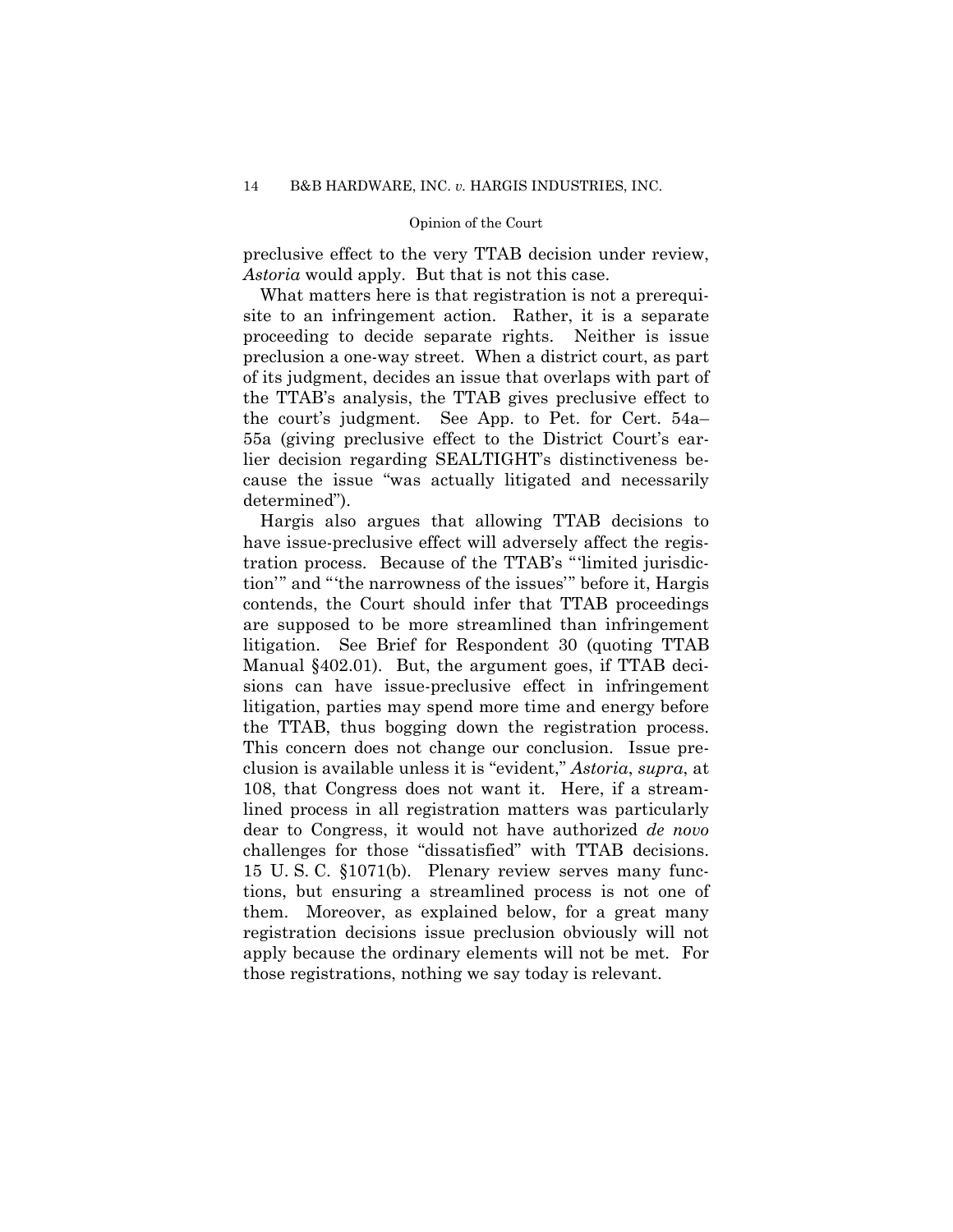## IV

At last we turn to whether there is a categorical reason why registration decisions can never meet the ordinary elements of issue preclusion, *e.g.,* those elements set out in §27 of the Restatement (Second) of Judgments. Although many registrations will not satisfy those ordinary elements, that does not mean that none will. We agree with Professor McCarthy that issue preclusion applies where "the issues in the two cases are indeed identical and the other rules of collateral estoppel are carefully observed." 6 McCarthy §32:99, at 32–244; see also 3 Gilson §11.08[4][i][iii][B], p. 11–319 ("Ultimately, Board decisions on likelihood of confusion . . . should be given preclusive effect on a case-by-case basis").

## A

The Eighth Circuit's primary objection to issue preclusion was that the TTAB considers different factors than it does. Whereas the TTAB employs some or all of the *DuPont* factors to assess likelihood of confusion, the Eighth Circuit looks to similar, but not identical, factors identified in *SquirtCo* v. *Seven-Up Co.*, 628 F. 2d 1086, 1091 (CA8 1980). The court's instinct was sound: "[I]ssues are not identical if the second action involves application of a different legal standard, even though the factual setting of both suits may be the same." 18 C. Wright, A. Miller, & E. Cooper, Federal Practice & Procedure §4417, p. 449 (2d ed. 2002) (hereinafter Wright & Miller). Here, however, the same likelihood-of-confusion standard applies to both registration and infringement.

To begin with, it does not matter that registration and infringement are governed by different statutory provisions. Often a single standard is placed in different statutes; that does not foreclose issue preclusion. See, *e.g., Smith* v. *Bayer Corp.*, 564 U. S. \_\_\_, \_\_\_ (2011) (slip op., at 7). Neither does it matter that the TTAB and the Eighth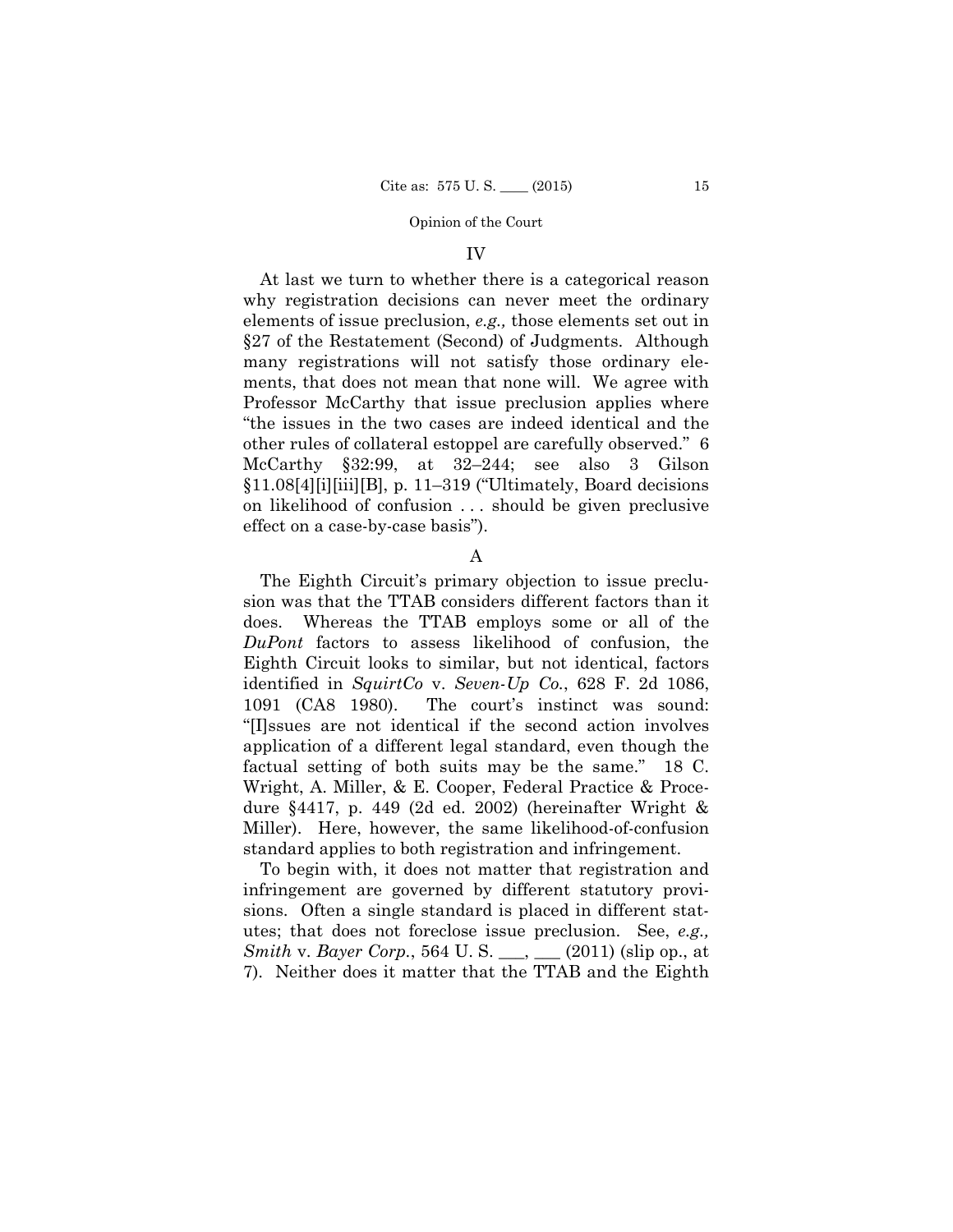Circuit use different factors to assess likelihood of confusion. For one thing, the factors are not fundamentally different, and "[m]inor variations in the application of what is in essence the same legal standard do not defeat preclusion." *Id.,* at \_\_\_, n. 9 (slip op., at 12, n. 9). More important, if federal law provides a single standard, parties cannot escape preclusion simply by litigating anew in tribunals that apply that one standard differently. A contrary rule would encourage the very evils that issue preclusion helps to prevent.

change that reality.<sup>3</sup> See 2 Gilson  $\S 5.01[2][a]$ , at  $5-17$ The real question, therefore, is whether likelihood of confusion for purposes of registration is the same standard as likelihood of confusion for purposes of infringement. We conclude it is, for at least three reasons. First, the operative language is essentially the same; the fact that the registration provision separates "likely" from "to cause confusion, or to cause mistake, or to deceive" does not (explaining that "the same statutory test" applies). Second, the likelihood-of-confusion language that Congress used in these Lanham Act provisions has been central to trademark registration since at least 1881. See Act of Mar. 3, 1881, ch. 138, §3, 21 Stat. 503 (using a "likely to cause confusion" standard for registration). That could hardly have been by accident. And third, district courts can cancel registrations during infringement litigation,

 $3$ Compare 15 U.S.C.  $\{1114(1)$  ("Any person who shall ... use in commerce any . . . mark in connection with the sale, offering for sale, distribution, or advertising of any goods or services on or in connection with which such use is *likely to cause confusion, or to cause mistake, or to deceive* . . . shall be liable in a civil action by the registrant for the remedies hereinafter provided" (emphasis added)) with §1052(d) ("No trademark . . . shall be refused registration . . . unless it . . . [c]onsists of or comprises a mark which so resembles a mark registered in the Patent and Trademark Office . . . as to be *likely*, when used on or in connection with the goods of the applicant, *to cause confusion, or to cause mistake, or to deceive* . . ." (emphasis added)).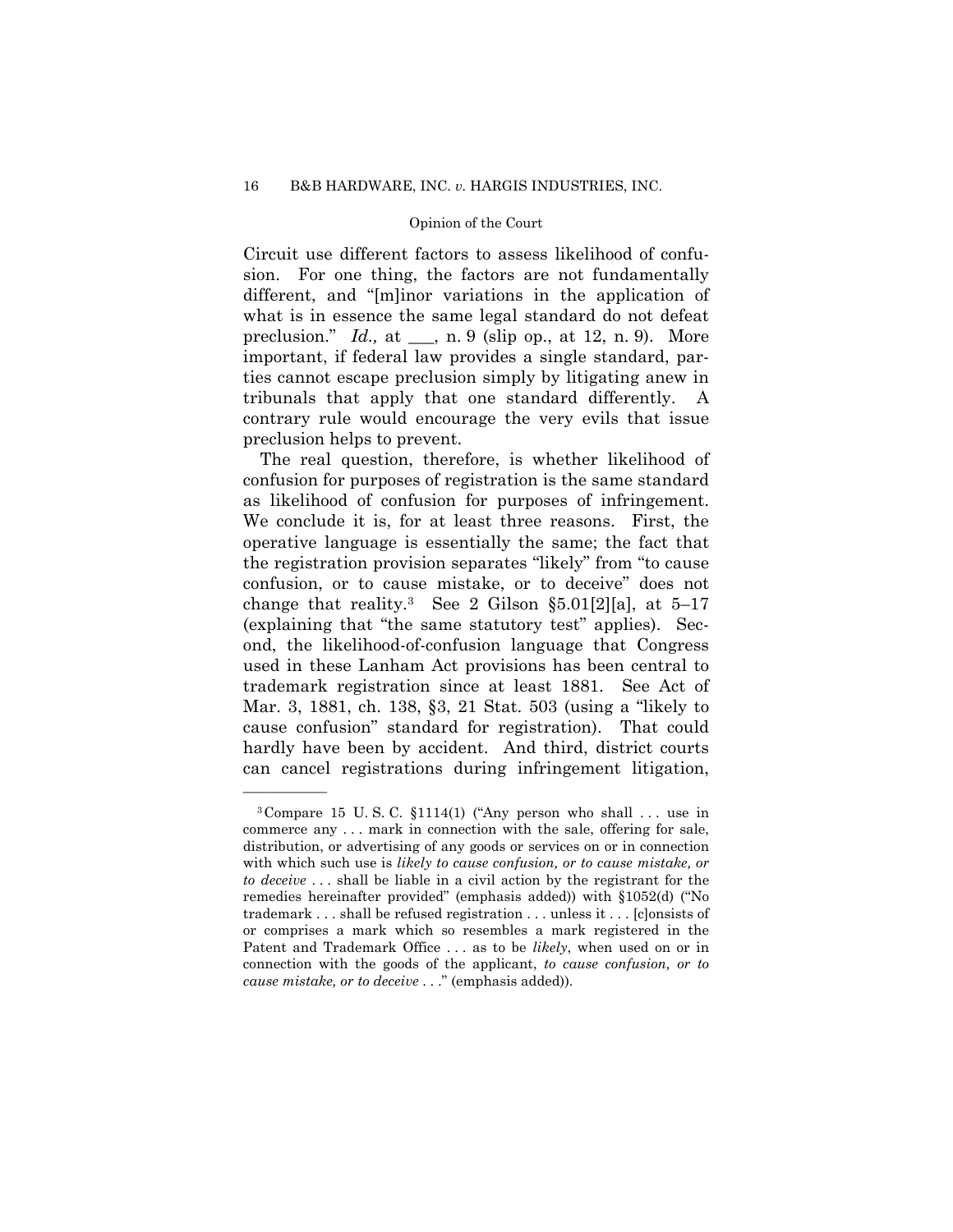just as they can adjudicate infringement in suits seeking judicial review of registration decisions. See 15 U. S. C. §1119; 3 McCarthy §21:20. There is no reason to think that the same district judge in the same case should apply two separate standards of likelihood of confusion.

actually used"). This means that unlike in infringement Hargis responds that the text is not actually the same because the registration provision asks whether the marks "resemble" each other, 15 U. S. C. §1052(d), while the infringement provision is directed towards the "use in commerce" of the marks, §1114(1). Indeed, according to Hargis, the distinction between "resembl[ance]" and "use" has been key to trademark law for over a century. There is some force to this argument. It is true that "a party opposing an application to register a mark before the Board often relies only on its federal registration, not on any common-law rights in usages not encompassed by its registration," and "the Board typically analyzes the marks, goods, and channels of trade only as set forth in the application and in the opposer's registration, regardless of whether the actual usage of the marks by either party differs." Brief for United States as *Amicus Curiae* 23; see also *id.,* at 5 (explaining that "the Board typically reviews only the usages encompassed by the registration") (citing 3 Gilson §9.03[2][a][ii]); 3 McCarthy §20:15, at 20–45 (explaining that for registration "it is the mark as shown in the application and as used on the goods described in the application which must be considered, not the mark as litigation, "[t]he Board's determination that a likelihood of confusion does or does not exist will not resolve the confusion issue with respect to non-disclosed usages." Brief for United States as *Amicus Curiae* 23.

Hargis' argument falls short, however, because it mistakes a reason not to apply issue preclusion in some or even many cases as a reason never to apply issue preclusion. Just because the TTAB does not always consider the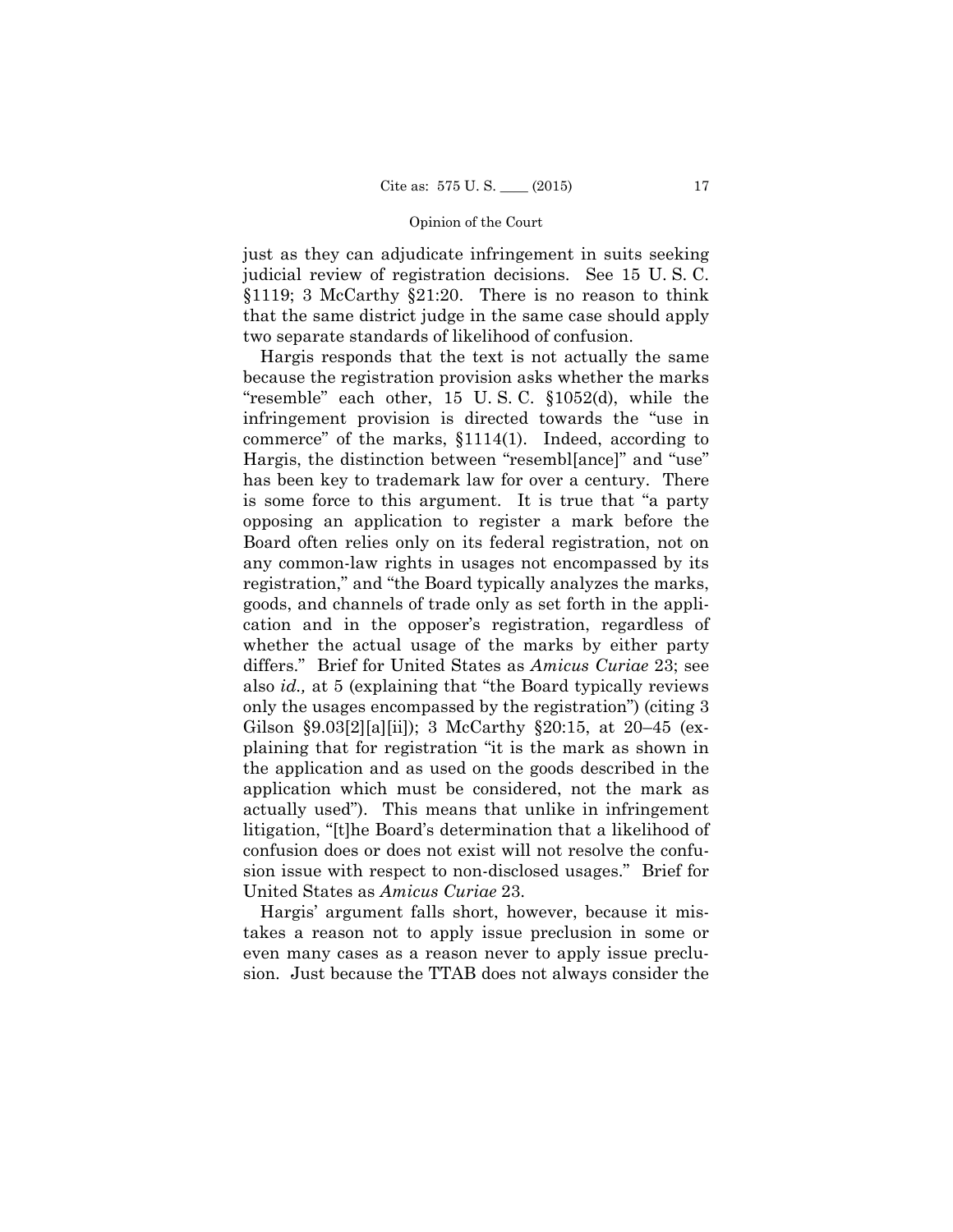*same usages* as a district court does, it does not follow that the Board applies a *different standard* to the usages it does consider.4 If a mark owner uses its mark in ways that are materially the same as the usages included in its registration application, then the TTAB is deciding the same likelihood-of-confusion issue as a district court in infringement litigation. By contrast, if a mark owner uses its mark in ways that are materially unlike the usages in its application, then the TTAB is not deciding the same issue. Thus, if the TTAB does not consider the marketplace usage of the parties' marks, the TTAB's decision should "have no later preclusive effect in a suit where actual usage in the marketplace is the paramount issue." 6 McCarthy §32:101, at 32–246.

Materiality, of course, is essential—trivial variations between the usages set out in an application and the use of a mark in the marketplace do not create different "issues," just as trivial variations do not create different "marks." See generally 4 *id*., §23:50, at 23–265 (explaining that "adding descriptive or non-distinctive" elements to another's mark generally will not negate confusion). Otherwise, a party could escape the preclusive effect of an adverse judgment simply by adding an immaterial feature to its mark. That is not the law. See, *e.g.,* Restatement (Second) of Judgments §27, Comment *c*, at 252–253 (explaining that "issue" must be understood broadly enough "to prevent repetitious litigation of what is essentially the same dispute"); *United States* v. *Stauffer Chemical Co.*, 464 U. S. 165, 172 (1984) (applying issue preclusion where a party sought to "litigate twice . . . an issue arising . . . from virtually identical facts" because the "factual differ-

<sup>4</sup>The parties dispute whether and how often the TTAB considers usages beyond those listed in the application and registration. We do not resolve that dispute here. Suffice it to say that when the TTAB adjudicates a usage *within its authority*, that adjudication can ground issue preclusion. See Restatement (Second) of Judgments §11 (1980).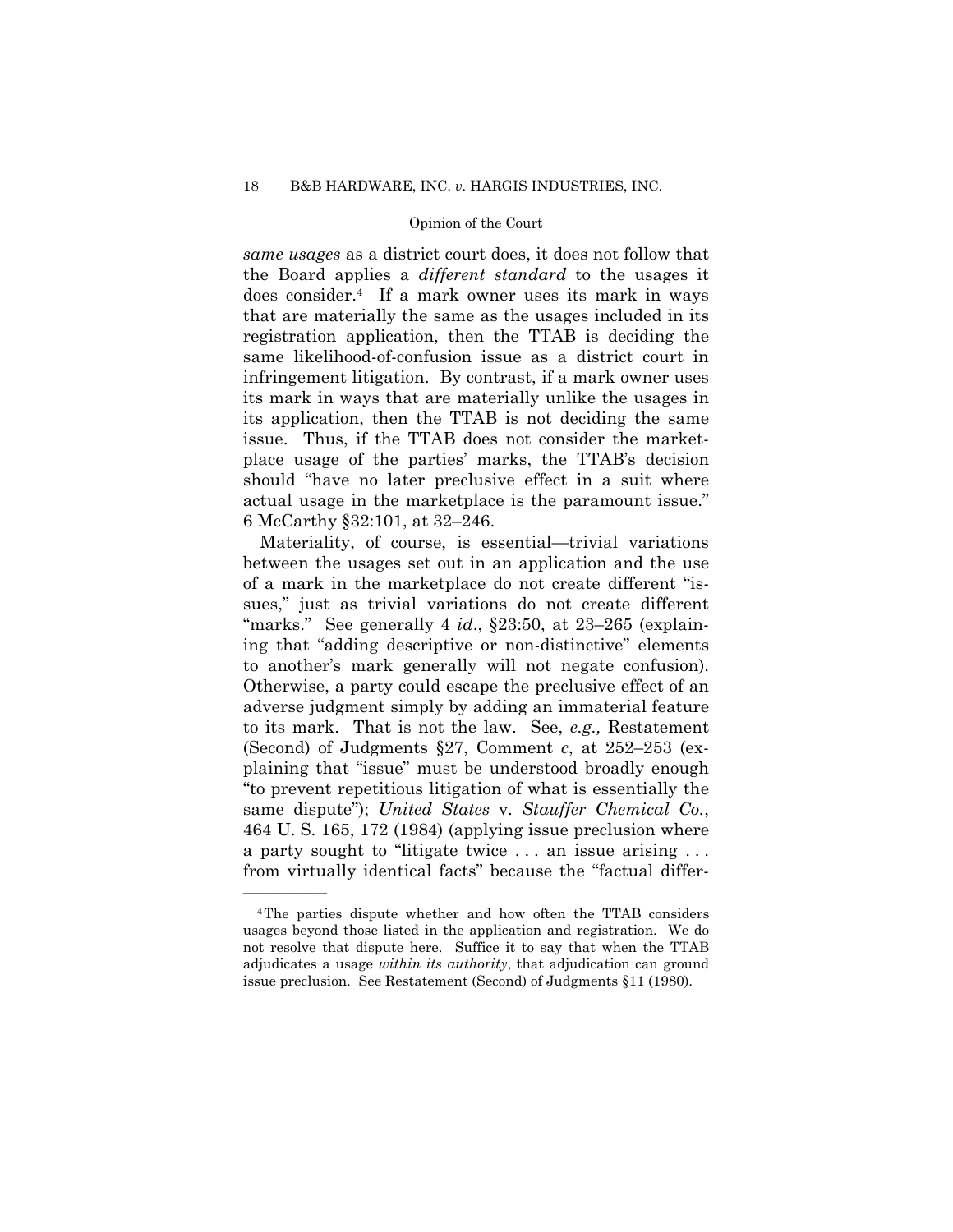ences" were "of no legal significance").

*A fortiori*, if the TTAB considers a different mark altogether, issue preclusion would not apply. Needless to say, moreover, if the TTAB has not decided the same issue as that before the district court, there is no reason why any deference would be warranted.

For a similar reason, the Eighth Circuit erred in holding that issue preclusion could not apply here because the TTAB relied too heavily on "appearance and sound." App. to Pet. for Cert. 10a. Undoubtedly there are cases in which the TTAB places more weight on certain factors than it should. When that happens, an aggrieved party should seek judicial review. The fact that the TTAB may have erred, however, does not prevent preclusion. As Judge Colloton observed in dissent, "'issue preclusion prevent[s] relitigation of wrong decisions just as much as right ones.'" 716 F. 3d, at 1029 (quoting *Clark* v. *Clark*, 984 F. 2d 272, 273 (CA8 1993)); see also Restatement (Second) of Judgments §28, Comment *j*, at 284 (explaining that "refusal to give the first judgment preclusive effect should not ... be based simply on a conclusion that [it] was patently erroneous").

B

Hargis also argues that registration is categorically incompatible with issue preclusion because the TTAB uses procedures that differ from those used by district courts. Granted, "[r]edetermination of issues is warranted if there is reason to doubt the quality, extensiveness, or fairness of procedures followed in prior litigation." *Montana*, 440 U. S., at 164, n. 11; see also *Parklane Hosiery*, 439 U. S., at 331, and n. 15 (similar). But again, this only suggests that sometimes issue preclusion might be inappropriate, not that it always is.

No one disputes that the TTAB and district courts use different procedures. Most notably, district courts feature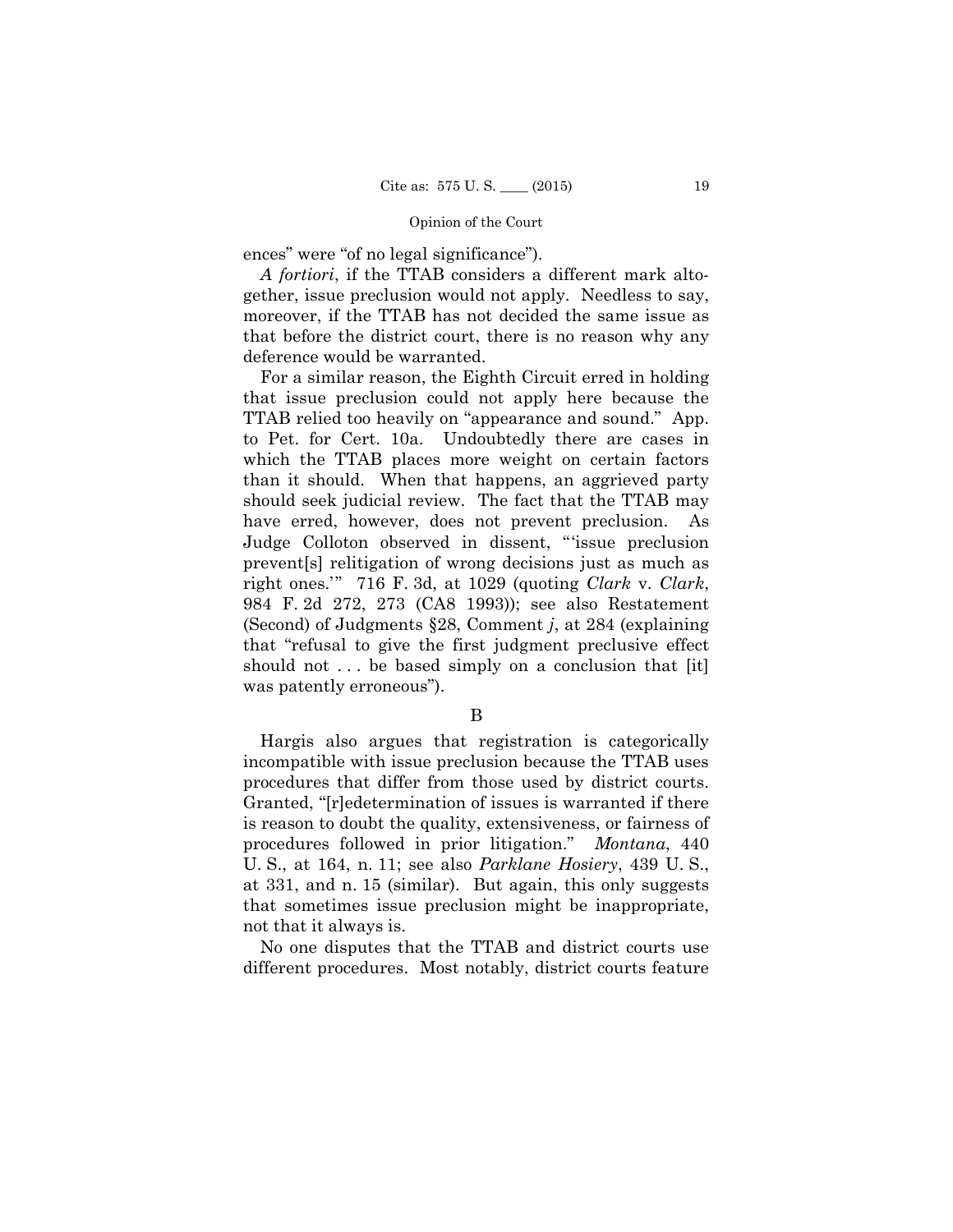live witnesses. Procedural differences, by themselves, however, do not defeat issue preclusion. Equity courts used different procedures than did law courts, but that did not bar issue preclusion. See *id.,* at 333. Nor is there reason to think that the state agency in *Elliott* used procedures identical to those in federal court; nonetheless, the Court held that preclusion could apply. See 478 U. S., at 796–799. Rather than focusing on whether procedural differences exist—they often will—the correct inquiry is whether the procedures used in the first proceeding were fundamentally poor, cursory, or unfair. See *Montana*, 440 U. S., at 164, n. 11.

Here, there is no categorical "reason to doubt the quality, extensiveness, or fairness," *ibid.,* of the agency's procedures. In large part they are exactly the same as in federal court. See 37 CFR §§2.116(a), 2.122(a). For instance, although the "[t]he scope of discovery in Board proceedings . . . . is generally narrower than in court proceedings" reflecting the fact that there are often fewer usages at issue—the TTAB has adopted almost the whole of Federal Rule of Civil Procedure 26. TTAB Manual §402.01; see also *id.,* §401. It is conceivable, of course, that the TTAB's procedures may prove ill-suited for a particular issue in a particular case, *e.g.,* a party may have tried to introduce material evidence but was prevented by the TTAB from doing so, or the TTAB's bar on live testimony may materially prejudice a party's ability to present its case. The ordinary law of issue preclusion, however, already accounts for those "rare" cases where a "compelling showing of unfairness" can be made. Restatement (Second) of Judgments §28, Comments *g* and *j*, at 283–284.

The Eighth Circuit likewise erred by concluding that Hargis bore the burden of persuasion before the TTAB. B&B, the party opposing registration, bore the burden, see 37 CFR §2.116(b); TTAB Manual §702.04(a), just as it did in the infringement action. Hargis does not defend the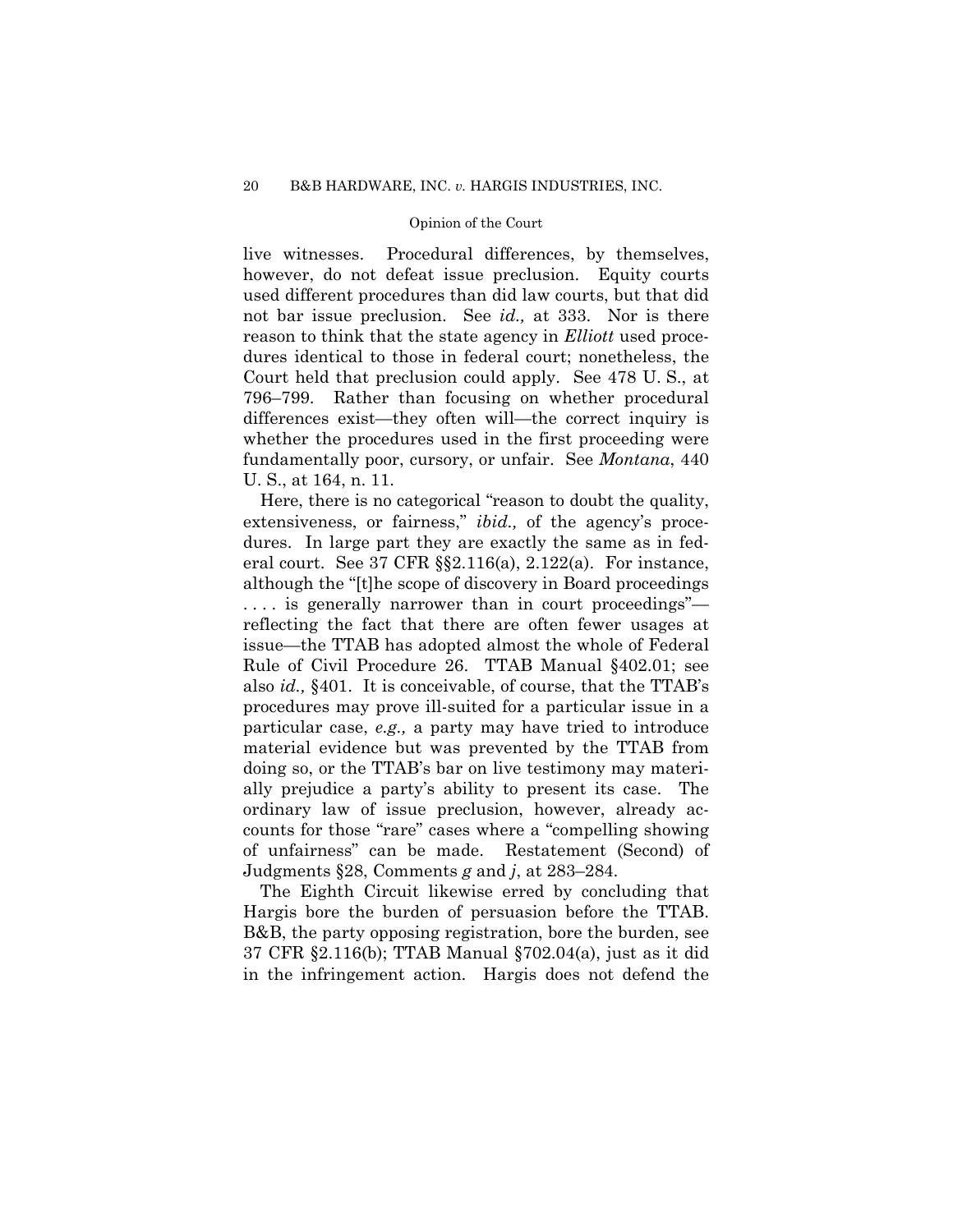decision below on this ground.

#### $\mathcal{C}$

 §4423, at 612. Hargis is wrong, however, that this exception Hargis also contends that the stakes for registration are so much lower than for infringement that issue preclusion should never apply to TTAB decisions. Issue preclusion may be inapt if "the amount in controversy in the first action [was] so small in relation to the amount in controversy in the second that preclusion would be plainly unfair." Restatement (Second) of Judgments §28, Comment *j*, at 283–284. After all, "[f]ew . . . litigants would spend \$50,000 to defend a \$5,000 claim." Wright & Miller to issue preclusion applies to every registration. To the contrary: When registration is opposed, there is good reason to think that both sides will take the matter seriously.

The benefits of registration are substantial. Registration is "prima facie evidence of the validity of the registered mark," 15 U. S. C. §1057(b), and is a precondition for a mark to become "incontestable," §1065. Incontestability is a powerful protection. See, *e.g., Park 'N Fly, Inc.* v. *Dollar Park & Fly, Inc.*, 469 U. S. 189, 194 (1985) (holding that an incontestable mark cannot be challenged as merely descriptive); see also *id.,* at 193 (explaining that "Congress determined that . . . 'trademarks should receive nationally the greatest protection that can be given them'" and that "[a]mong the new protections created by the Lanham Act were the statutory provisions that allow a federally registered mark to become incontestable" (quoting S. Rep. No. 1333, 79th Cong., 2d Sess., 6 (1946))).

The importance of registration is undoubtedly why Congress provided for *de novo* review of TTAB decisions in district court. It is incredible to think that a district court's adjudication of particular usages would not have preclusive effect in another district court. Why would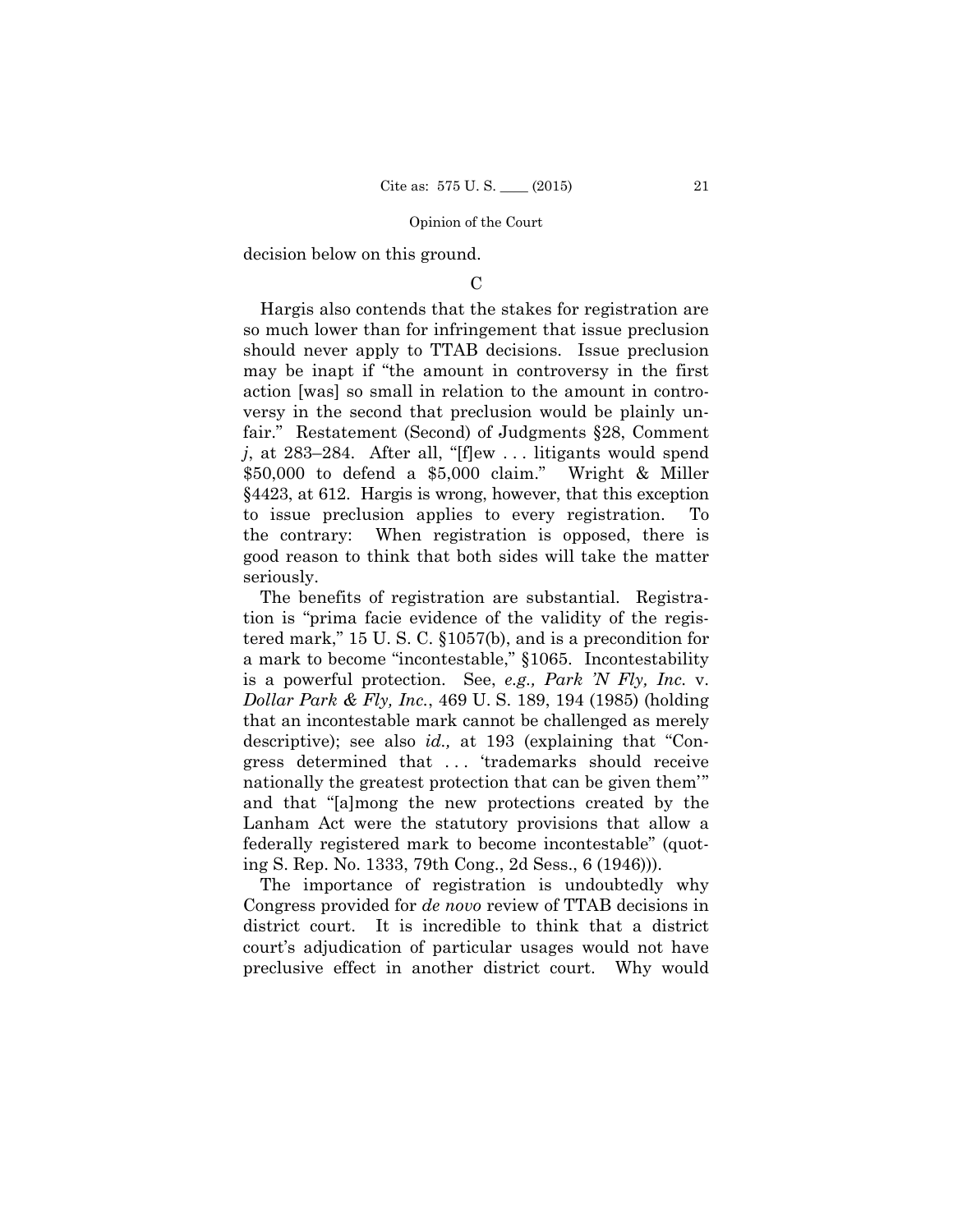unchallenged TTAB decisions be different? Congress' creation of this elaborate registration scheme, with so many important rights attached and backed up by plenary review, confirms that registration decisions can be weighty enough to ground issue preclusion.

# V

 For these reasons, the Eighth Circuit erred in this case. On remand, the court should apply the following rule: So long as the other ordinary elements of issue preclusion are met, when the usages adjudicated by the TTAB are materially the same as those before the district court, issue preclusion should apply.

The judgment of the United States Court of Appeals for the Eighth Circuit is reversed, and the case is remanded for further proceedings consistent with this opinion.

*It is so ordered.*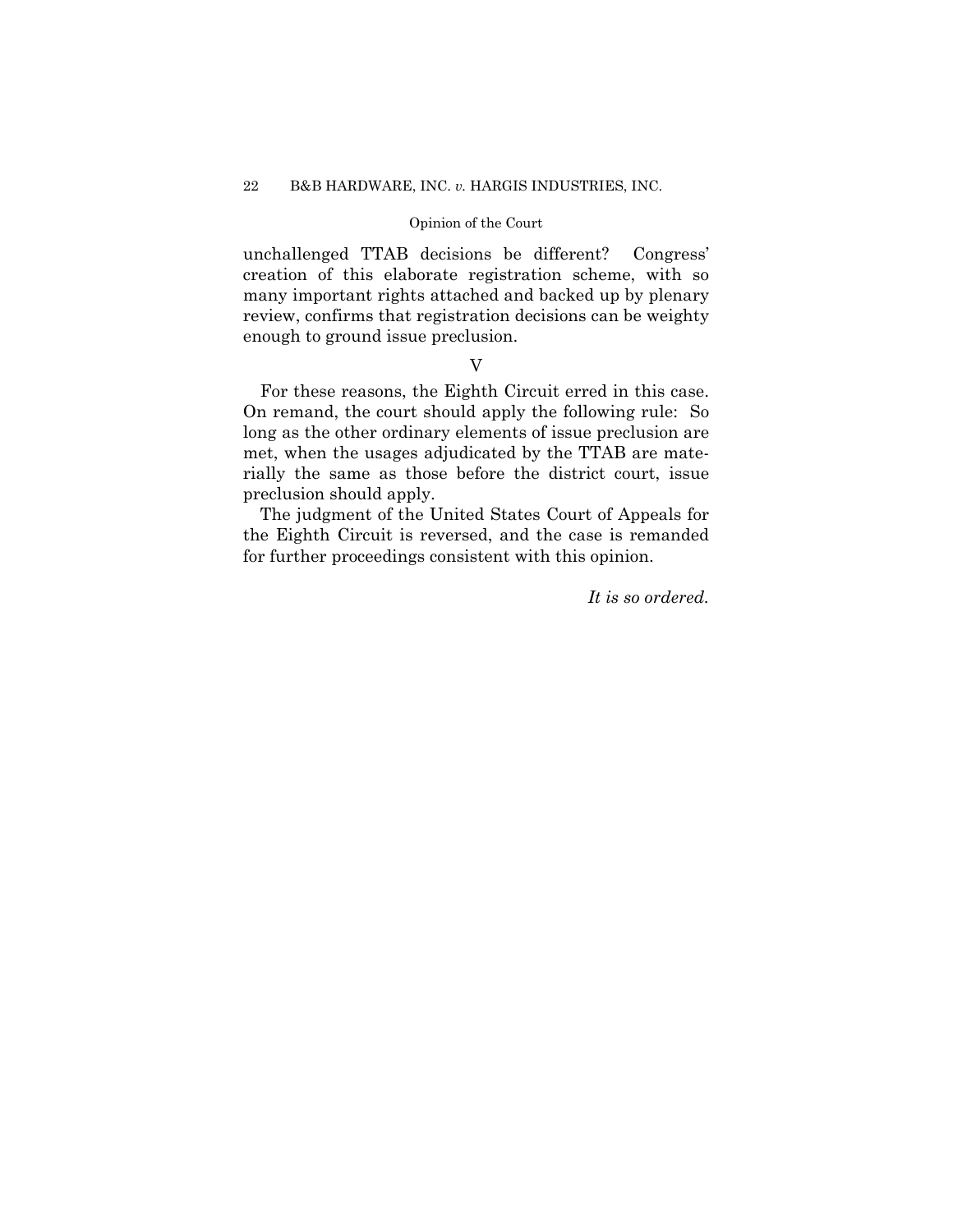GINSBURG, J., concurring

# $\frac{1}{2}$  , where  $\frac{1}{2}$ **SUPREME COURT OF THE UNITED STATES**

## $\frac{1}{2}$  ,  $\frac{1}{2}$  ,  $\frac{1}{2}$  ,  $\frac{1}{2}$  ,  $\frac{1}{2}$  ,  $\frac{1}{2}$ No. 13–352

# B & B HARDWARE, INC., PETITIONER *v.* HARGIS INDUSTRIES, INC., DBA SEALTITE BUILDING FASTENERS, DBA EAST TEXAS FASTENERS ET AL.

# ON WRIT OF CERTIORARI TO THE UNITED STATES COURT OF APPEALS FOR THE EIGHTH CIRCUIT

## [March 24, 2015]

# JUSTICE GINSBURG, concurring.

 later infringement suit." *Ibid.* On that understanding, I The Court rightly recognizes that "for a great many registration decisions issue preclusion obviously will not apply." *Ante,* at 14–15. That is so because contested registrations are often decided upon "a comparison of the marks in the abstract and apart from their marketplace usage." 6 J. McCarthy, Trademarks and Unfair Competition §32:101, p. 32–247 (4th ed. 2014). When the registration proceeding is of that character, "there will be no [preclusion] of the likel[ihood] of confusion issue . . . in a join the Court's opinion.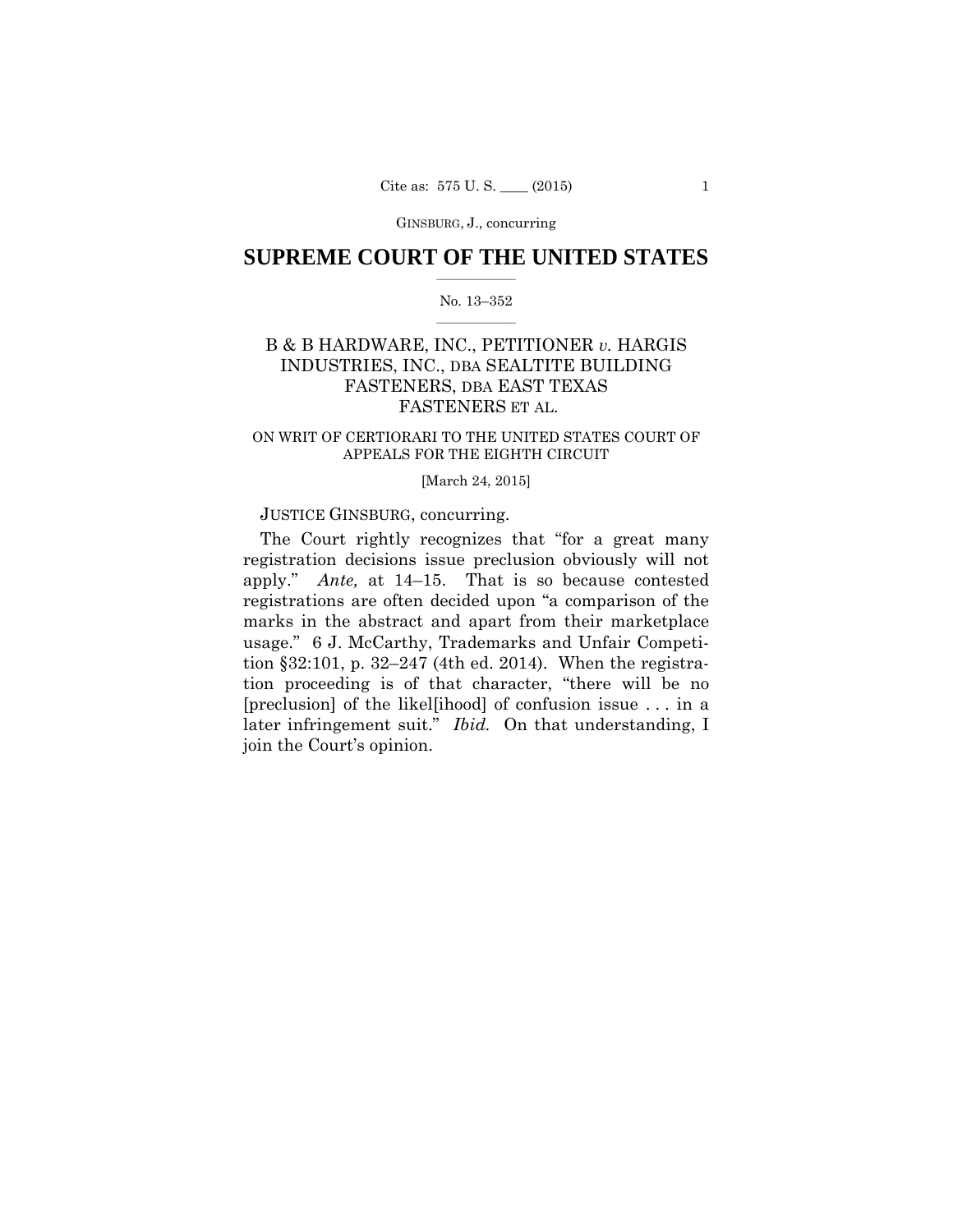## $\frac{1}{2}$  , where  $\frac{1}{2}$ **SUPREME COURT OF THE UNITED STATES**

#### $\frac{1}{2}$  ,  $\frac{1}{2}$  ,  $\frac{1}{2}$  ,  $\frac{1}{2}$  ,  $\frac{1}{2}$  ,  $\frac{1}{2}$ No. 13–352

# B&B HARDWARE, INC., PETITIONER *v.* HARGIS INDUSTRIES, INC., DBA SEALTITE BUILDING FASTENERS, DBA EAST TEXAS FASTENERS ET AL.

# ON WRIT OF CERTIORARI TO THE UNITED STATES COURT OF APPEALS FOR THE EIGHTH CIRCUIT

### [March 24, 2015]

 JUSTICE THOMAS, with whom JUSTICE SCALIA joins, dissenting.

 and we have not applied it since. Whatever the validity of The Court today applies a presumption that when Congress enacts statutes authorizing administrative agencies to resolve disputes in an adjudicatory setting, it intends those agency decisions to have preclusive effect in Article III courts. That presumption was first announced in poorly supported dictum in a 1991 decision of this Court, that presumption with respect to statutes enacted after its creation, there is no justification for applying it to the Lanham Act, passed in 1946. Seeing no other reason to conclude that Congress implicitly authorized the decisions of the Trademark Trial and Appeal Board (TTAB) to have preclusive effect in a subsequent trademark infringement suit, I would affirm the decision of the Court of Appeals.

I

A

The presumption in favor of administrative preclusion the Court applies today was first announced in *Astoria Fed. Sav. & Loan Assn.* v. *Solimino*, 501 U. S. 104, 108 (1991). In that case, the Court confronted the question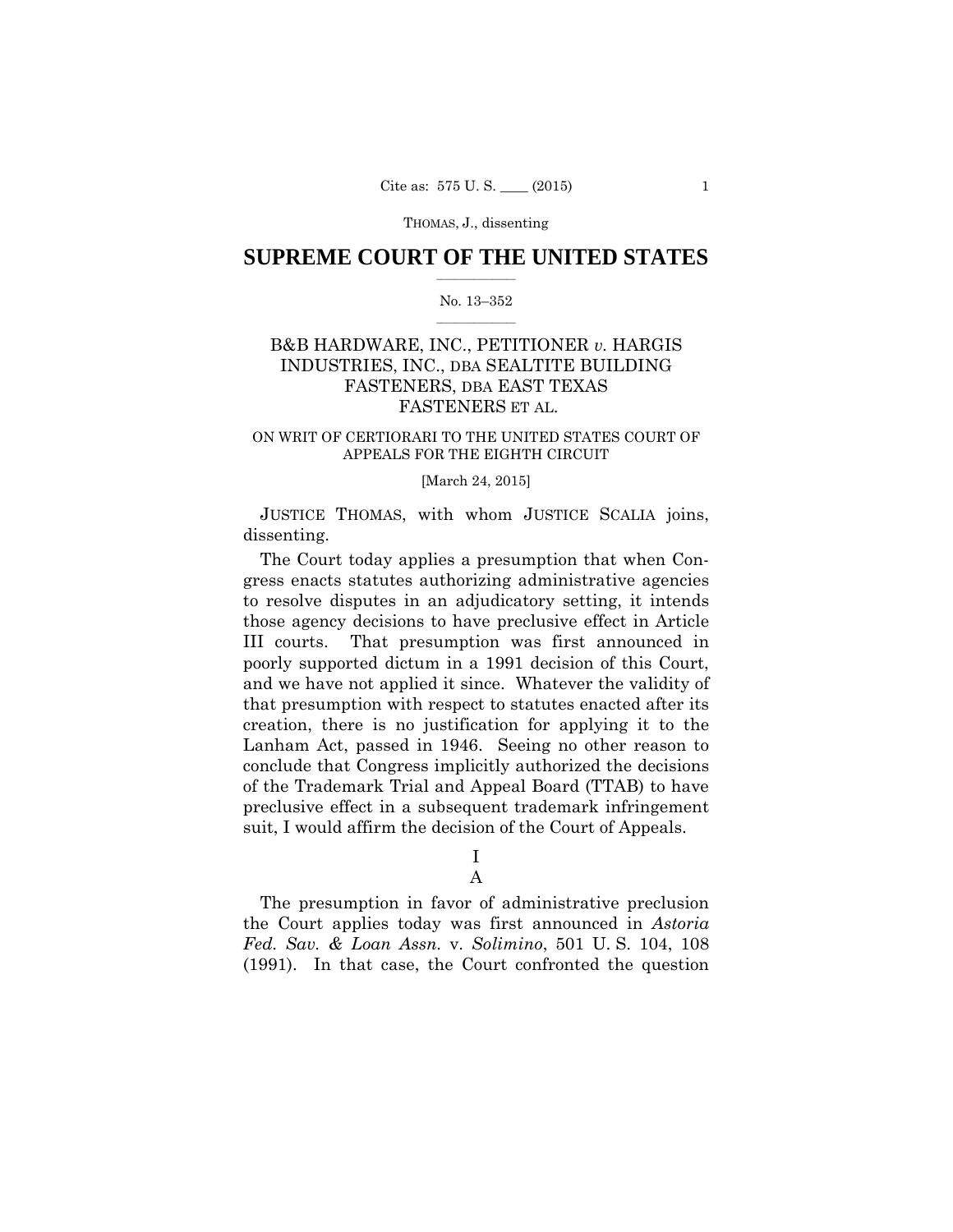"whether claimants under the Age Discrimination in Employment Act of 1967 [(ADEA)] ... are collaterally estopped to relitigate in federal court the judicially unreviewed findings of a state administrative agency made with respect to an age-discrimination claim." *Id.*, at 106. It answered that question in the negative, concluding that the availability of administrative preclusion was an issue of statutory construction and that the particular statute at issue "carrie[d] an implication that the federal courts should recognize no [such] preclusion." *Id.,* at 108, 110.

Despite rejecting the availability of preclusion, the Court nevertheless, in dictum, announced a presumption in favor of giving preclusive effect to administrative determinations "where Congress has failed expressly or impliedly to evince any intention on the issue." *Id.,* at 110. That dictum rested on two premises. First, that "Congress is understood to legislate against a background of common-law adjudicatory principles." *Id.*, at 108. And, second, that the Court had "long favored application of the common-law doctrines of collateral estoppel (as to issues) and res judicata (as to claims) to those determinations of administrative bodies that have attained finality." *Id.,* at 107.

I do not quarrel with the first premise, but I have serious doubts about the second. The Court in *Astoria* offered only one decision predating the enactment of the ADEA to shore up its assertion that Congress had legislated against a background principle in favor of administrative preclusion—*United States* v. *Utah Constr. & Mining Co.*, 384 U. S. 394, 422 (1966). See *Astoria, supra,* at 107.1 And that decision cannot be read for the broad proposition

<sup>1</sup>The Court also cited *University of Tenn.* v. *Elliott*, 478 U. S. 788, 798 (1986), but because that decision postdated the enactment of the ADEA by almost two decades and itself primarily relied on *Utah Construction*  it cannot be evidence of any background principle existing at the relevant time.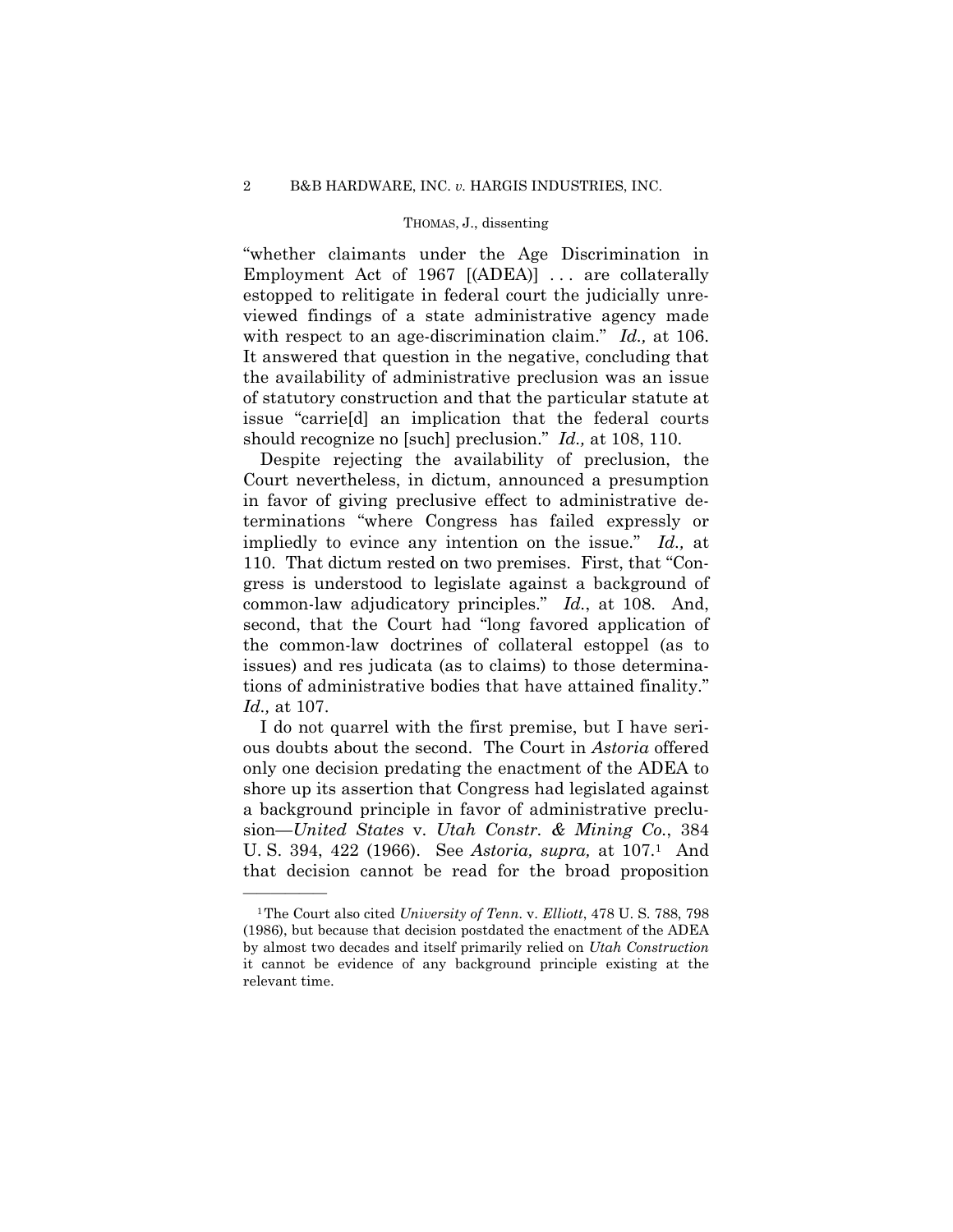asserted by the Court.

Like *Astoria* itself, *Utah Construction* discussed administrative preclusion only in dictum. The case arose out of a contract dispute between the United States and a private contractor. 384 U. S., at 400. The contract at issue contained a disputes clause providing for an administrative process by which "'disputes concerning questions of fact arising under th[e] contract'" would be decided by the contracting officer, subject to written appeal to the head of the department. *Id.,* at 397–398. The Wunderlich Act of 1954 likewise provided that such administrative factfinding would be "final and conclusive" in a later breach-ofcontract action "'unless the same is fra[u]dulent or capricious or arbitrary or so grossly erroneous as necessarily to imply bad faith, or is not supported by substantial evidence.'" *Id.,* at 399. Because both "the disputes clause [of the contract] and the Wunderlich Act categorically state[d] that administrative findings on factual issues relevant to questions arising under the contract [would] be final and conclusive on the parties," the Court required the lower courts to accept those findings. *Id.,* at 419. Only after acknowledging that its decision "rest[ed] upon the agreement of the parties as modified by the Wunderlich Act" did the Court go on to comment that the decision was "harmonious with general principles of collateral estoppel." *Id.,*  at 421.

To create a presumption based solely on dictum would be bad enough, but the principles *Utah Construction* referred to were far too equivocal to constitute "longestablished and familiar" background principles of the common law of the sort on which we base our statutory inferences. *Isbrandtsen Co.* v. *Johnson*, 343 U. S. 779, 783 (1952). Although *Utah Construction* asserted that "[w]hen an administrative agency is acting in a judicial capacity and resolves disputed issues of fact properly before it which the parties have had an adequate opportunity to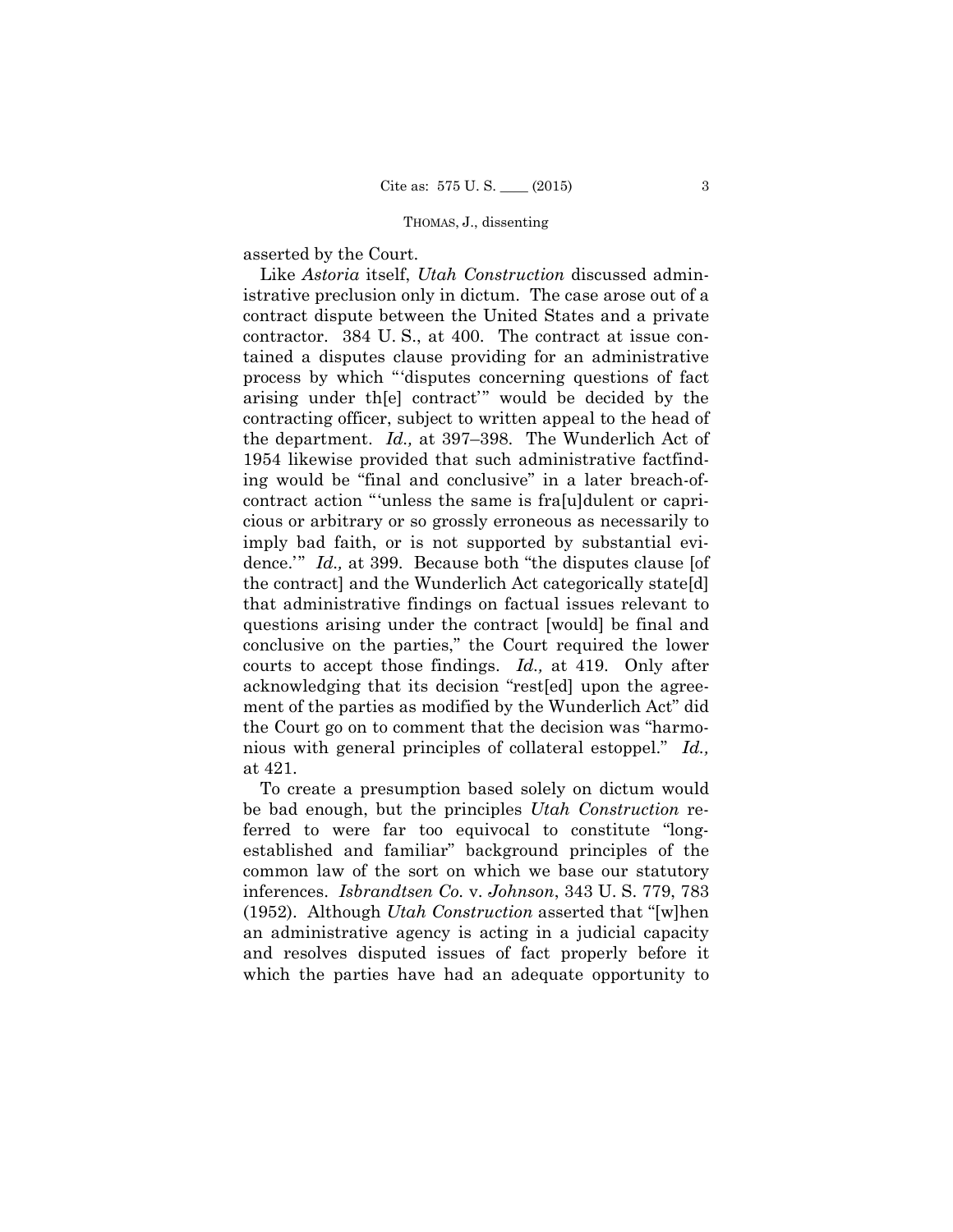litigate, the courts have not hesitated to apply *res judicata*  to enforce repose," it admitted that "courts have used language to the effect that *res judicata* principles do not apply to administrative proceedings." 384 U. S.*,* at 421– 422. These contradictory signals are not typically the stuff of which background rules of common law are made. Cf. *Kirtsaeng* v. *John Wiley & Sons, Inc.*, 568 U. S. \_\_\_, \_\_\_ (2013) (slip op., at 17) (presuming that Congress intended to retain the "first sale" doctrine in copyright statutes based on that common-law doctrine's "impeccable historic pedigree").

B

If the occasion had arisen in *Astoria* for the Court to examine the history of administrative preclusion, it would have discovered that the issue was far from settled.

At common law, principles of res judicata and collateral estoppel applied only to a decision by a "court of competent jurisdiction." *Aurora City* v. *West*, 7 Wall. 82, 102 (1869); accord, *Hopkins* v. *Lee*, 6 Wheat. 109, 113 (1821); Restatement of Judgments §§4, 7, and Comment *f*, pp. 20, 41, 45 (1942). That rule came with the corollary requirement that the court be "legally constituted"—that is, a court "known to and recognized by the law." 2 H. Black, Law of Judgments §516, p. 614 (1891). A court not "legally constituted" lacked jurisdiction to enter a legally binding judgment, and thus any such judgment could have no preclusive effect. *Ibid.* 

Nineteenth century courts generally understood the term "court of competent jurisdiction" to include all courts with authority and jurisdiction conclusively to resolve a dispute. See J. Wells, A Treatise on the Doctrines of Res Judicata and Stare Decisis §§422–423, pp. 336–338 (1878); 2 Black, *supra*, §516, at 613–614. Thus, courts of law, courts of equity, admiralty courts, and foreign courts could all satisfy the requirement of a "[c]ourt of competent juris-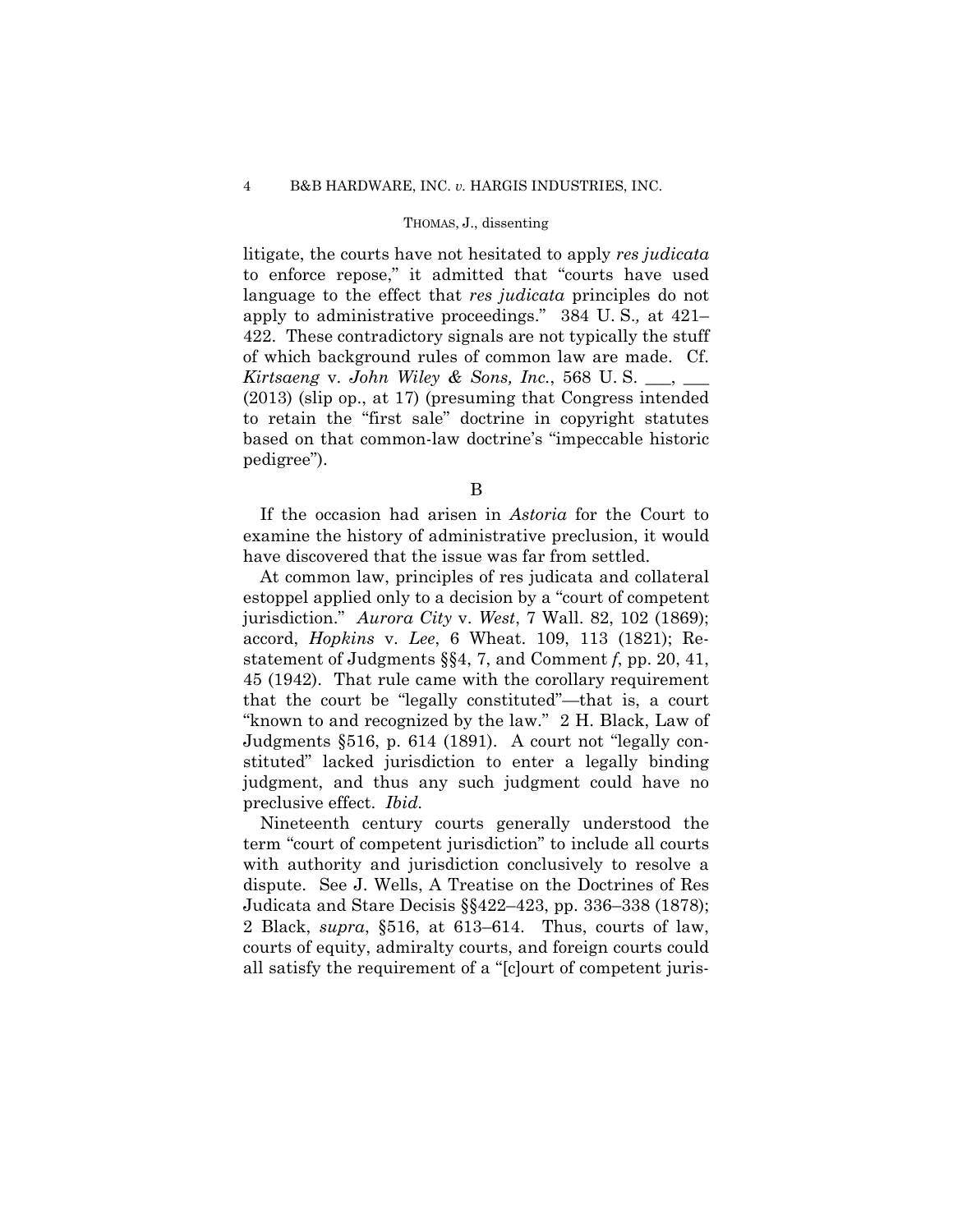diction." *Hopkins*, 6 Wheat.*,* at 113. This broad definition served the interest in finality that supports preclusion doctrines, without which "an end could never be put to litigation." *Id.,* at 114.

But however broadly "[c]ourt of competent jurisdiction" was defined, it would require quite a leap to say that the concept encompasses administrative agencies, which were recognized as categorically different from courts. *E.g., Pearson* v. *Williams*, 202 U. S. 281 (1906); F. Cooper, Administrative Agencies and the Courts 241–242 (1951) (taking the position that agencies "are not courts, and their determinations are not judgments"). This distinction stems from the Constitution itself, which vests the "judicial Power" not in administrative agencies, but in federal courts, whose independence is safeguarded by certain constitutional requirements. Art. III, §1. One of the consequences of this allocation of judicial power is that agencies possess limited ability to act in a judicial capacity in cases resolving traditional disputes between private parties. See *infra*, at 11–12.

It is therefore unsurprising that federal courts including this Court—have been far more hesitant than today's majority to extend common-law preclusion principles to decisions of administrative tribunals. In *Pearson*, for example, this Court declined to recognize any preclusive effect of a decision of an immigration board. 202 U. S., at 284–285. Writing for the Court, Justice Holmes explained that "[t]he board is an instrument of the executive power, not a court"; that it consisted of officials "whose duties are declared to be administrative by" statute; and that "[d]ecisions of a similar type long have been recognized as decisions of the executive department, and cannot constitute *res judicata* in a technical sense." *Ibid.* 

Other courts likewise declined to apply general preclusion principles to decisions of administrative agencies. For example, as late as 1947, the D. C. Circuit would rely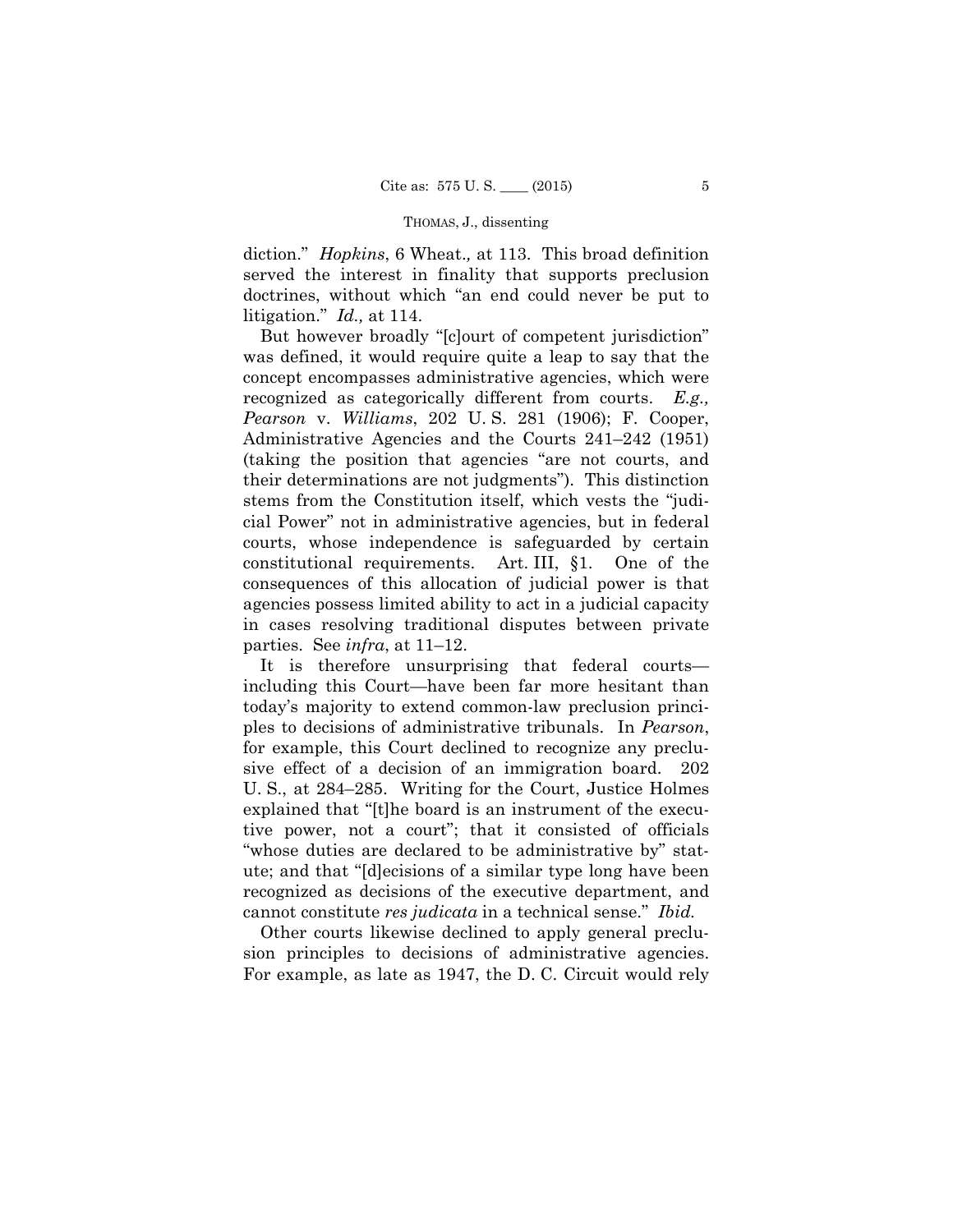on the "well settled doctrine that *res judicata* and equitable estoppel do not ordinarily apply to decisions of administrative tribunals." *Churchill Tabernacle* v. *FCC*, 160 F. 2d 244, 246 (1947).

The Restatement of Judgments also reflected this practice: It contained no provision for administrative preclusion and explained that it would not address "the effect of the decisions of administrative tribunals." Restatement of Judgments, Scope Note, at 2. It rejected the idea of any consistent practice in favor of administrative preclusion, noting that "the question whether the decisions of a particular tribunal are binding in subsequent controversies depends upon the character of the tribunal and the nature of its procedure and the construction of the statute creating the tribunal and conferring powers upon it." *Ibid.* 

Consistent with that comment, federal courts approved of administrative preclusion in narrow circumstances arguably involving only claims against the Government, over which Congress exercises a broader measure of control.2 In the 19th century, for instance, this Court effectively gave preclusive effect to the decisions of the U. S. Land Department with respect to land patents when it held such patents unreviewable in federal court "for mere errors of judgment." *Smelting Co.* v. *Kemp*, 104 U. S. 636, 646 (1882) ("A patent, in a court of law, is conclusive as to all matters properly determined by the Land Department"). Commentators explained that these cases could

<sup>2</sup>This distinction reaches at least as far back as 17th-century England. See Jaffe, The Right to Judicial Review I, 71 Harv. L. Rev. 401, 413 (1958) (explaining that, since the 17th century in England, courts have been "identified with the enforcement of private right, and administrative agencies with the execution of public policy"); see also *Hetley* v. *Boyer*, Croc. Jac. 336, 79 Eng. Rep. 287 (K. B. 1614) (reviewing the actions of the "commissioners of the sewers," who had exceeded the bounds of their traditional jurisdiction and had imposed on citizens' core private rights).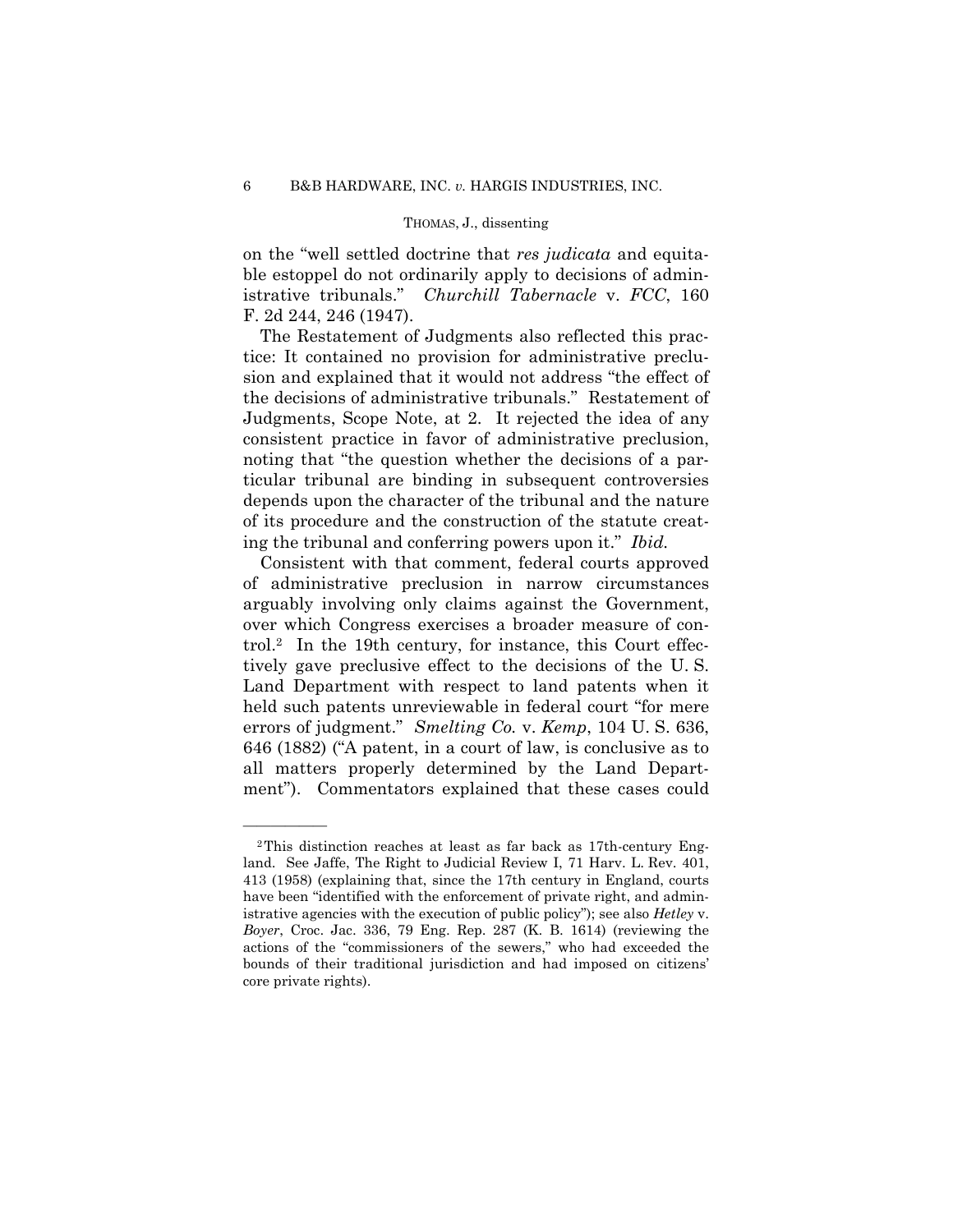not truly be understood to involve an application of res judicata or collateral estoppel—for, after all, administrative agencies are not courts—but rather a "species of equitable estoppel." Cooper, *supra*, at 242; see also 2 A. Freeman, Law of Judgments §633, p. 1335 (5th ed. rev. 1925) (explaining that "the immunity from judicial review" for certain administrative decisions was "not based upon the doctrine of res judicata nor . . . governed by exactly the same rules"). As one commentator put it, res judicata could "not apply, in any strict or technical sense, to the decisions of administrative agencies." Cooper, *supra*, at 241.

This history undercuts any suggestion in *Utah Construction* that administrative preclusion was widely accepted at common law. Accordingly, at least for statutes passed before *Astoria*, I would reject the presumption of administrative preclusion.3

# II

 of the Lanham Act.4 To start, the Lanham Act was en- In light of this history, I cannot agree with the majority's decision to apply administrative preclusion in the context

<sup>3</sup> I have no occasion to consider whether the discussion in *Astoria*, *Elliott*, or *Utah Construction* could be understood to create a background principle in favor of administrative preclusion that would apply, as a matter of statutory interpretation, to statutes passed after those decisions.<br><sup>4</sup>The majority insists that we must apply the presumption of admin-

istrative preclusion because the Court has "repeatedly endorsed *Utah Construction*" and the parties do not challenge "its historical accuracy." *Ante*, at 12, n. 2. But regardless of whether the Court has endorsed *Utah Construction*'s dictum, the Court has never applied the presumption of administrative preclusion to the Lanham Act. Even if the Court's description of the presumption were not dictum, no principle of *stare decisis* requires us to extend a tool of statutory interpretation from one statute to another without first considering whether it is appropriate for that statute. Cf. *CBOCS West, Inc.* v. *Humphries*, 553 U. S. 442, 469–470 (2008) (THOMAS, J., dissenting) ("*[S]tare decisis*,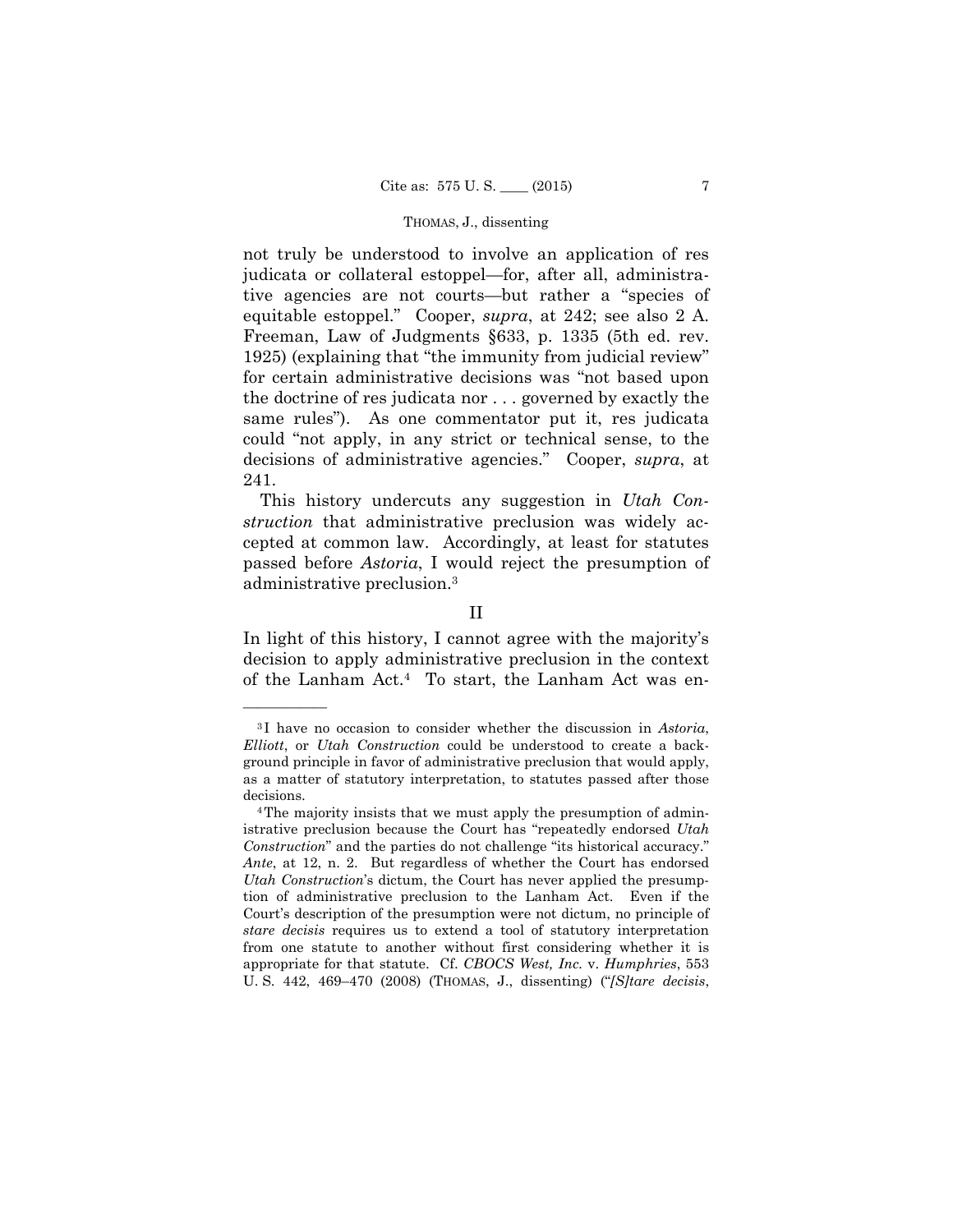acted in 1946, 20 years before this Court said—even in dictum—that administrative preclusion was an established common-law principle. Thus, even if one thought that the dictum in *Utah Construction* were sufficient to establish a common-law principle in favor of preclusion, that conclusion would not warrant applying *Astoria*'s presumption to this enactment from the 1940's. And, construing the Act on its own terms, I see no reason to conclude that Congress intended administrative preclusion to apply to TTAB findings of fact in a subsequent trademark infringement suit. The Act says nothing to indicate such an intent, and several features of the Act support the contrary inference.

The first feature indicating that Congress did not intend preclusion to apply is the limited authority the Act gives the TTAB. The Act authorizes the TTAB only to "determine and decide the respective rights of [trademark] registration," 15 U. S. C. §1067(a), thereby withholding any authority from the TTAB to "determine the right to use" a trademark or to "decide broader questions of infringement or unfair competition," TTAB Manual of Procedure §102.01 (2014). This limited job description indicates that TTAB's conclusions regarding registration were never meant to become decisive—through application of administrative preclusion—in subsequent infringement suits. See 15 U. S. C. §1115(a) (providing that registration of a mark "shall be prima facie evidence of the validity of

designed to be a principle of stability or repose, [should not] become a vehicle of change whereby an error in one area metastasizes into others, thereby distorting the law"). As for the parties' lack of argument, I would not treat tools of statutory interpretation as claims that can be forfeited. If, for example, one party peppered its brief with legislative history, and the opposing party did not challenge the propriety of using legislative history, I still would not consider myself bound to rely upon it. The same is true here: Although the Court has commented in the past that the presumption of administrative preclusion would apply to other statutes, we are not bound to apply it now to the Lanham Act, even if the parties have assumed we would.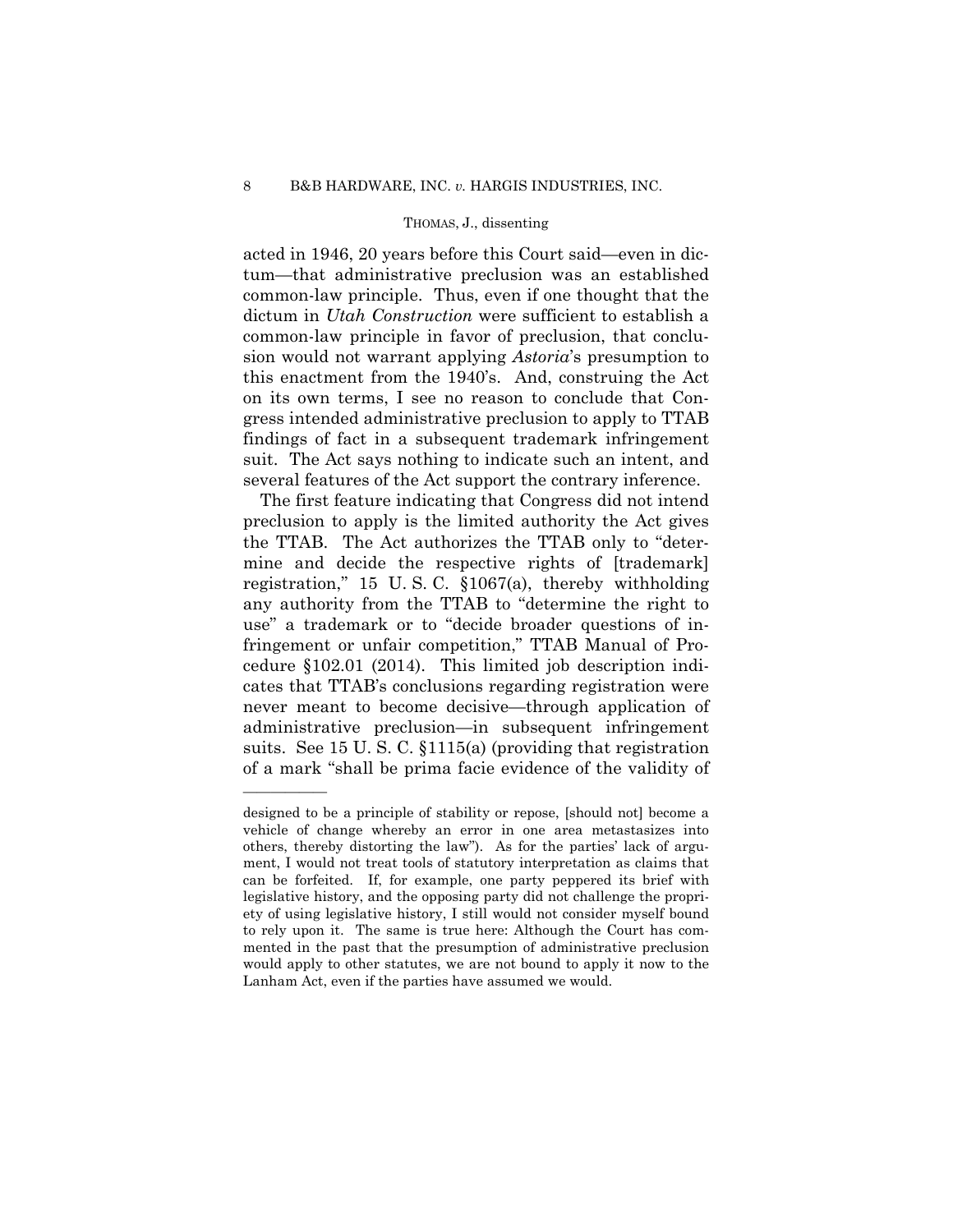the registered mark" but "shall not preclude another person from proving any legal or equitable defense or defect"). Giving preclusive effect to the TTAB's decision on likelihood of confusion would be an end-run around the statutory limitation on its authority, as all parties agree that likelihood of confusion is the central issue in a subsequent infringement suit.

A second indication that Congress did not intend administrative preclusion to apply is the Lanham Act's provision for judicial review. After the TTAB issues a registration decision, a party "who is dissatisfied with the decision" may either appeal to the Federal Circuit or file a civil action in district court seeking review. §§1071(a)(1),  $(b)(1).5$  And it is undisputed that a civil action in district court would entail *de novo* review of the TTAB's decision. *Ante,* at 5. Although under ordinary preclusion principles "the failure to pursue an appeal does not undermine issue preclusion," *ante,* at 13, the availability of *de novo* judicial review of an administrative decision does. That is true both because the judicial review afforded by the Act marks the first opportunity for consideration of the issue by an Article III court and because Congress has deviated from the usual practice of affording deference to the factfindings of an initial tribunal in affording *de novo* review of the TTAB's decisions.

The decision to provide this *de novo* review is even more striking in light of the historical background of the choice: Congress passed the Lanham Act the same year it passed the Administrative Procedure Act, following a lengthy period of disagreement in the courts about what deference administrative findings of fact were entitled to receive on direct review. The issue had been the subject of debate for over 50 years, with varying results. See generally 2 J.

<sup>5</sup>The original 1946 Lanham Act provided for appeal to the Court of Customs and Patent Appeals. See §21, 60 Stat. 435.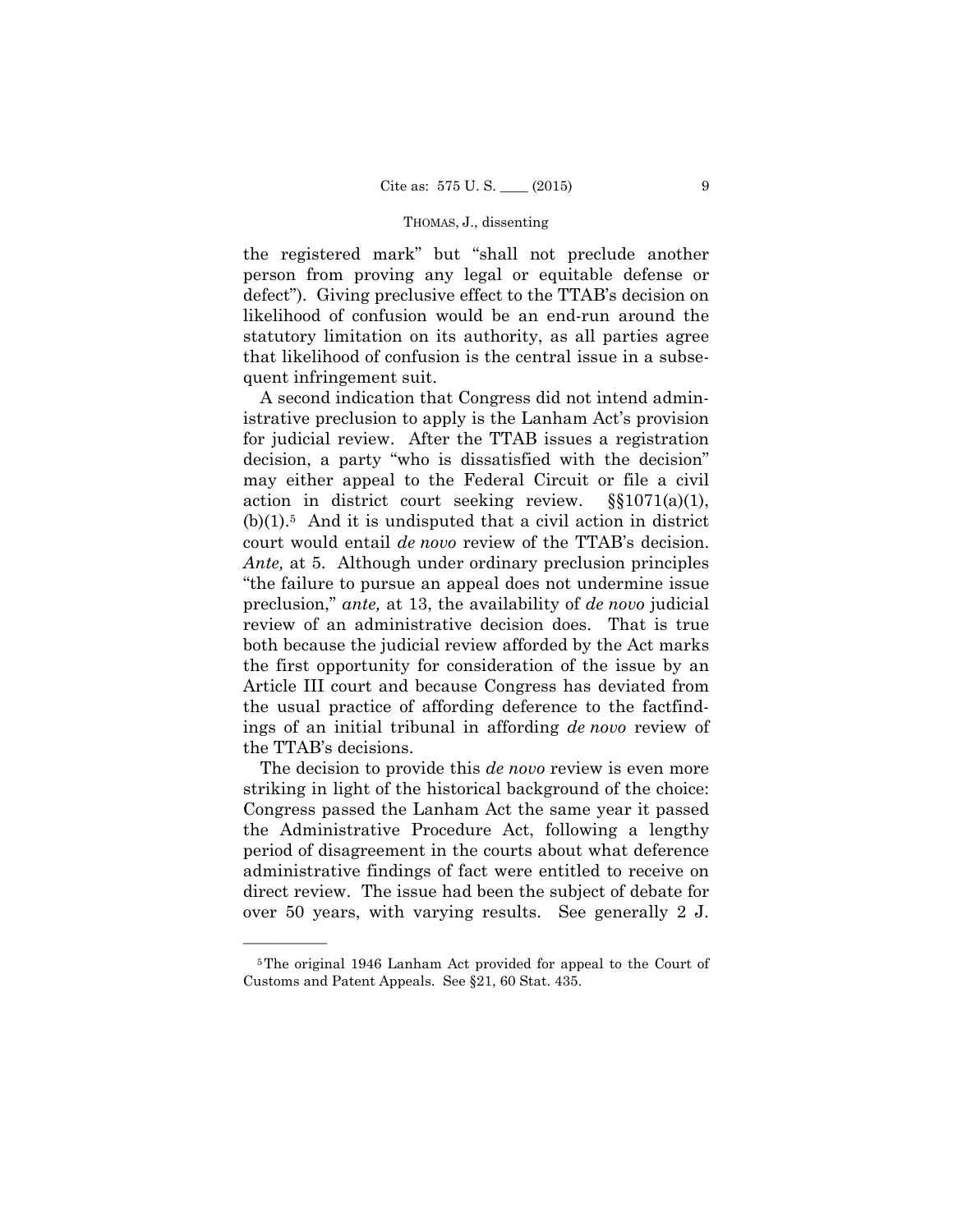Dickinson, Administrative Justice and the Supremacy of Law 39–75 (1927). Sometimes this Court refused to review factual determinations of administrative agencies at all, *Smelting Co.*, 104 U. S., at 640, 646, and sometimes it allowed lower courts to engage in essentially *de novo*  review of factual determinations, see *ICC* v. *Alabama Midland R. Co.*, 168 U. S. 144, 174 (1897); *Reckendorfer* v. *Faber*, 92 U. S. 347, 351–355 (1876).

In the early 20th century, the Court began to move toward substantial-evidence review of administrative determinations involving mixed questions of law and fact, *ICC* v. *Union Pacific R. Co.*, 222 U. S. 541, 546–548 (1912), but reserved the authority to review *de novo* any so-called "jurisdictional facts." *Crowell* v. *Benson*, 285 U. S. 22, 62– 63 (1932). Courts then struggled to determine the boundary between jurisdictional and nonjurisdictional facts, and thus to determine the appropriate standard of review for administrative decisions. See, *e.g.*, *Estep* v. *United States*, 327 U. S. 114, 142 (1946) (Frankfurter, J., concurring in result) (noting the "casuistic difficulties spawned" in *Crowell* and the "attritions of that case through later decisions"). Although Congress provided for substantialevidence review in the Administrative Procedure Act, 5 U. S. C. §706(2)(E), it required *de novo* review in the Lanham Act.

I need not take a side in this historical debate about the proper level of review for administrative findings of fact to conclude that its existence provides yet another reason to doubt that Congress intended administrative preclusion to apply to the Lanham Act.

# III

In addition to being unsupported by our precedents or historical evidence, the majority's application of administrative preclusion raises serious constitutional concerns.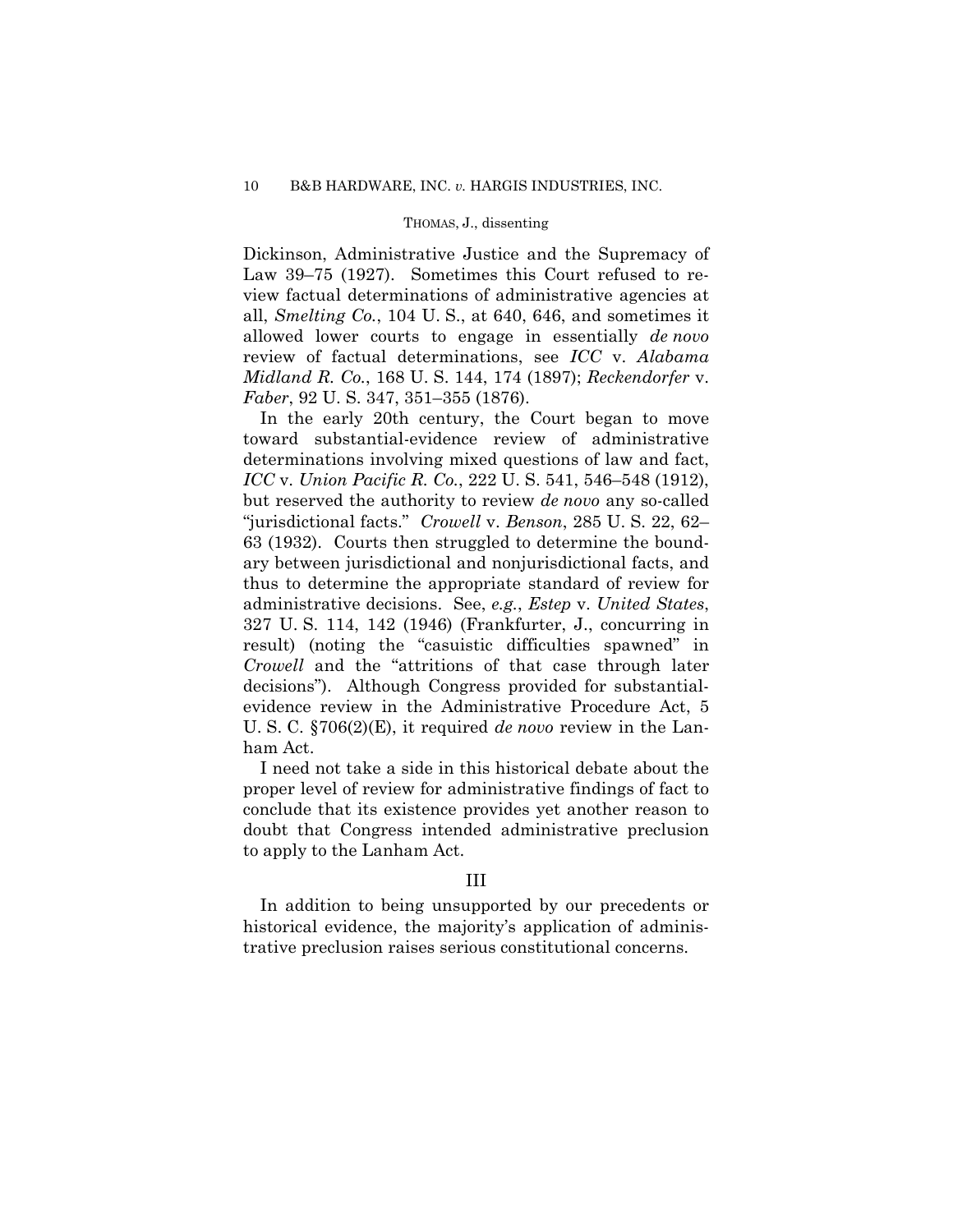## A

 Executive agencies derive their authority from Article II of the Constitution, which vests "[t]he executive power" in "a President of the United States," Art. II, §1, cl. 1. Executive agencies are thus part of the political branches of Government and make decisions "not by fixed rules of law, but by the application of governmental discretion or policy." Dickinson, *supra*, at 35–36; see, *e.g., Motor Vehicle Mfrs. Assn. of United States, Inc.* v. *State Farm Mut. Automobile Ins. Co.*, 463 U. S. 29, 59 (1983) (Rehnquist, J., concurring in part and dissenting in part) (An agency "is entitled to assess administrative records and evaluate priorities in light of the philosophy of the administration"). They are not constituted to exercise "independent judgment," but to be responsive to the pressures of the political branches. *Perez* v. *Mortgage Bankers Assn.*, *ante,* at 8 (THOMAS, J., concurring in judgment).

Because federal administrative agencies are part of the Executive Branch, it is not clear that they have power to adjudicate claims involving core private rights. Under our Constitution, the "judicial power" belongs to Article III courts and cannot be shared with the Legislature or the Executive. *Stern v. Marshall*, 564 U.S. \_\_, \_ (2011) (slip op., at 16–17); see also *Perez, ante,* at 8–11 (opinion of THOMAS, J.). And some historical evidence suggests that the adjudication of core private rights is a function that can be performed only by Article III courts, at least absent the consent of the parties to adjudication in another forum. See Nelson, Adjudication in the Political Branches, 107 Colum. L. Rev. 559, 561–574 (2007) (hereinafter Nelson); see also *Department of Transportation* v. *Association of American Railroads*, *ante,* at 4 (THOMAS, J., concurring in judgment) (explaining that "there are certain core functions" that require the exercise of a particular constitutional power and that only one branch can constitutionally perform).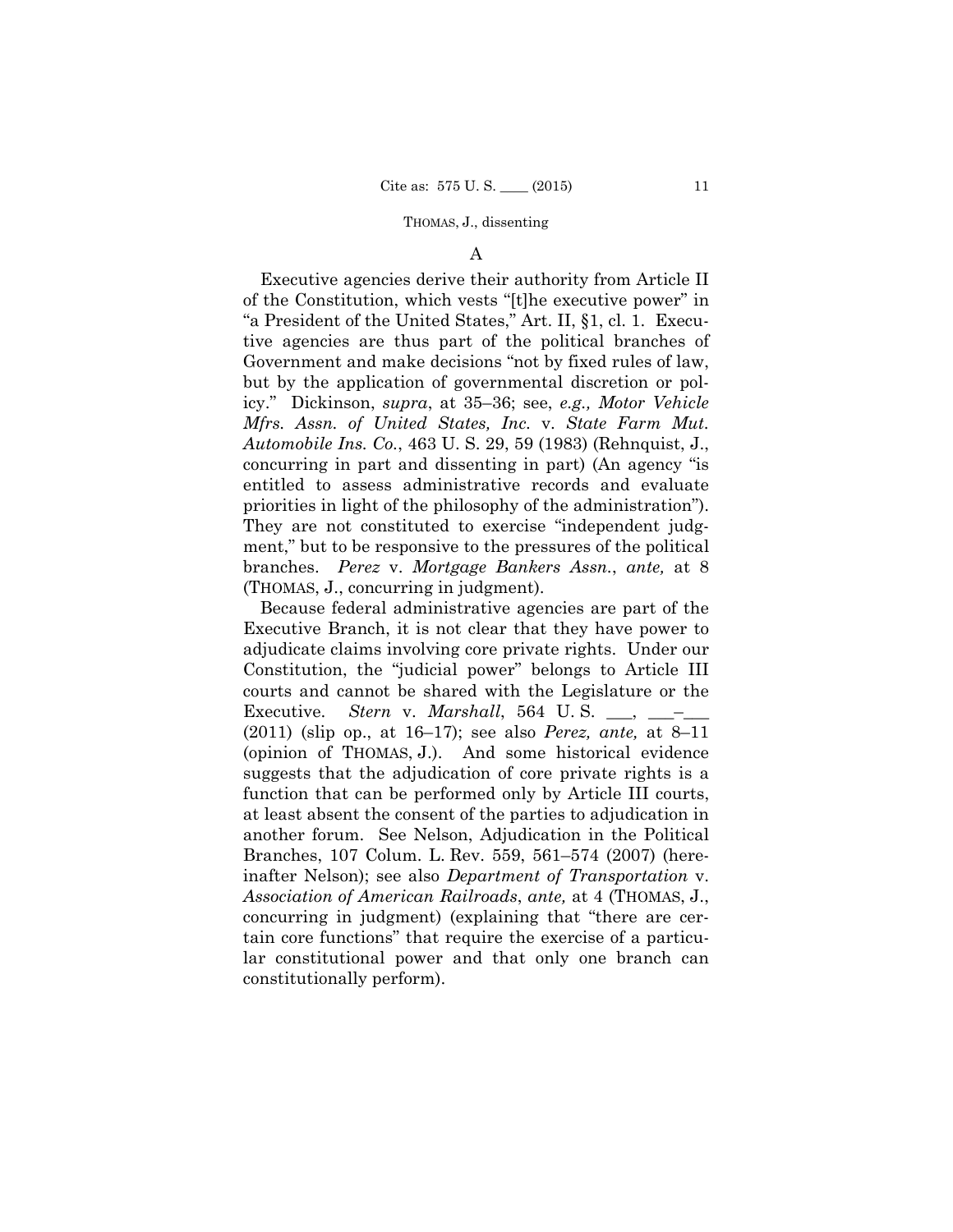To the extent that administrative agencies could, consistent with the Constitution, function as courts, they might only be able to do so with respect to claims involving public or quasi-private rights. See *Northern Pipeline Constr. Co.* v. *Marathon Pipe Line Co.*, 458 U. S. 50, 68–70 (1982) (plurality opinion); see also Nelson 561–574; Dickinson, *supra*, at 6. Public rights are those belonging to the public as a whole, see Nelson 566, whereas quasi-private rights, or statutory entitlements, are those "'privileges'" or "'franchises'" that are bestowed by the government on individuals, *id.*, at 567; see, *e.g., Ex parte Bakelite Corp.*, 279 U. S. 438, 451 (1929) (discussing claims "arising between the government and others, which from their nature do not require judicial determination and yet are susceptible of it").

The historical treatment of administrative preclusion is consistent with this understanding. As discussed above, most administrative adjudications that were given preclusive effect in Article III courts involved quasi-private rights like land grants. See *Smelting Co.*, 104 U. S., at 646. And in the context of land grants, this Court recognized that once "title had passed from the government," a more complete form of judicial review was available because "the question became one of private right." *Johnson*  v. *Towsley*, 13 Wall. 72, 87 (1871).

It is true that, in the New Deal era, the Court sometimes gave preclusive effect to administrative findings of fact in tax cases, which could be construed to implicate private rights. See, *e.g., Sunshine Anthracite Coal Co.* v. *Adkins*, 310 U. S. 381, 401–404 (1940); *Tait* v. *Western Maryland R. Co.*, 289 U. S. 620, 622–624 (1933). But administrative tax determinations may simply have enjoyed a special historical status, in which case this practice might be best understood as a limited deviation from a general distinction between public and private rights. See Nelson 588–590.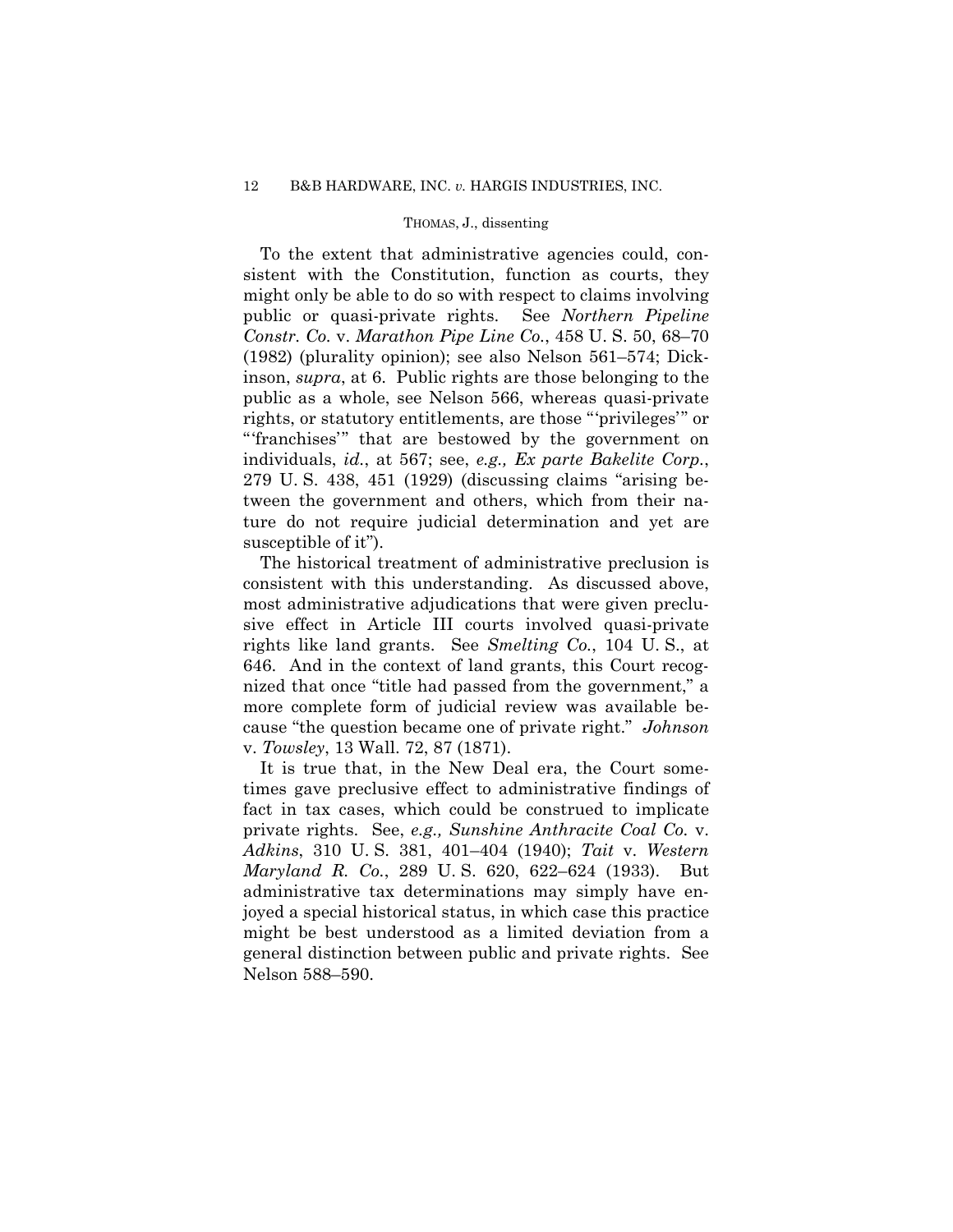### B

 ter their marks." *Ante,* at 3 (internal quotation marks Trademark registration under the Lanham Act has the characteristics of a quasi-private right. Registration is a creature of the Lanham Act, which "confers important legal rights and benefits on trademark owners who regisomitted). Because registration is merely a statutory government entitlement, no one disputes that the TTAB may constitutionally adjudicate a registration claim. See *Stern*, *supra,* at \_\_\_ (slip op., at 19); Nelson 568–569.

By contrast, the right to adopt and exclusively use a trademark appears to be a private property right that "has been long recognized by the common law and the chancery courts of England and of this country." *Trade-Mark Cases*, 100 U. S. 82, 92 (1879). As this Court explained when addressing Congress' first trademark statute, enacted in 1870, the exclusive right to use a trademark "was not created by the act of Congress, and does not now depend upon it for its enforcement." *Ibid.* "The whole system of trade-mark property and the civil remedies for its protection existed long anterior to that act, and have remained in full force since its passage." *Ibid.* Thus, it appears that the trademark infringement suit at issue in this case might be of a type that must be decided by "Article III judges in Article III courts." *Stern*, 564 U. S., at \_\_\_ (slip op., at 18).

The majority, however, would have Article III courts decide infringement claims where the central issue whether there is a likelihood of consumer confusion between two trademarks—has already been decided by an executive agency. This raises two potential constitutional concerns. First, it may deprive a trademark holder of the opportunity to have a core private right adjudicated in an Article III court. See *id*., at \_\_\_ (slip op., at 21). Second, it may effect a transfer of a core attribute of the judicial power to an executive agency. Cf. *Perez, ante,* at 10–12